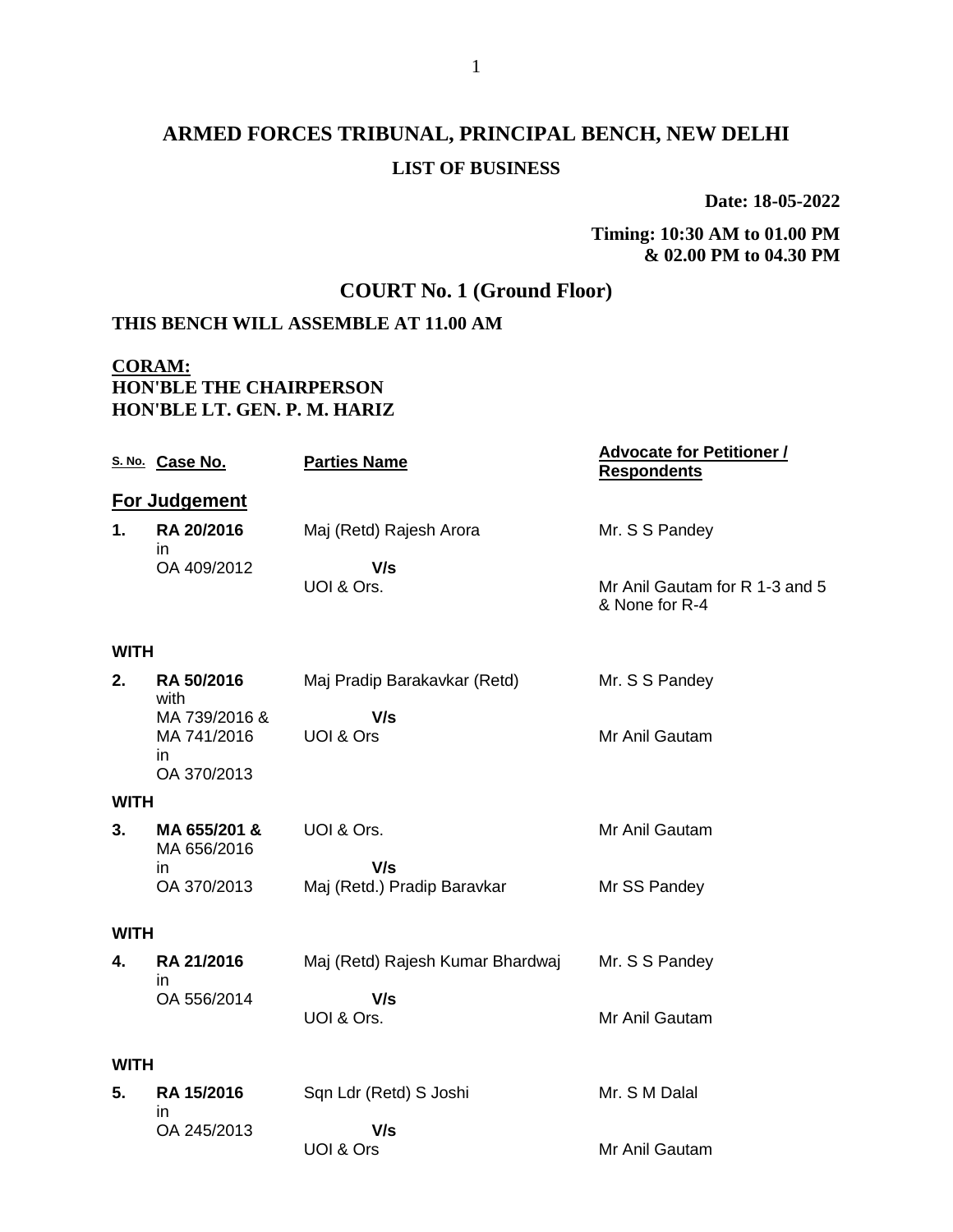| <b>WITH</b> |                                      |                                                        |                                       |
|-------------|--------------------------------------|--------------------------------------------------------|---------------------------------------|
| 6.          | <b>RA 58/2017</b><br>with OA 52/2016 | Maj Mohit Mital (Retd) (IC-47672X)<br>V/s<br>UOI & Ors | Mr. S S Pandey<br>Mr. Neeraj, Sr CGSC |
| 7.          | OA 1651/2017                         | Pardeep Kumar Ex-LA (AH)<br>(No.133410F)               | Mr Ajit Kakkar                        |
|             |                                      | V/s<br>UOI & Ors.                                      | Mr Harish V Shankar                   |
| 8.          | OA 1098/2021                         | Cpl Prasobh M (714742-B)                               | Mr Ajit Kakkar & Associates           |
|             |                                      | V/s<br>UOI & Ors.                                      | Mr. Avdhesh Kumar Singh               |
| 9.          | OA 1137/2021                         | Sgt Prasenjit Roy (No 744826 T)                        | Ms Manika Roy                         |
|             |                                      | V/s<br>UOI & Ors.                                      | Mr. Satya Ranjan Swain                |

#### **ADMISSION MATTERS**

| 10. | OA 400/2022<br>with<br>MA 1395/2022  | Capt (DR) Lavesh Agrawal (MS<br>16604H)<br>V/s      | Mr S S Pandey & Associates                                  |
|-----|--------------------------------------|-----------------------------------------------------|-------------------------------------------------------------|
|     |                                      | UOI & Ors.                                          | Mr. Satya Ranjan Swain                                      |
| 11. | OA (Appeal)<br>466/2022              | Signalman Sinde Mohan Kalu<br>(15756179K)           | Ms Astha Sharma, Mr Sanjeev<br>Kaushik & Ms Mantika Haryani |
|     |                                      | V/s                                                 |                                                             |
|     |                                      | UOI & Ors.                                          | Mr. Waize Ali Noor for R 1-4                                |
| 12. | OA (Appeal)<br>992/2022              | Sigmn Mahesh Singh (15730233-P)                     | Mr Anand Kumar                                              |
|     |                                      | V/s                                                 |                                                             |
|     |                                      | UOI & Ors.                                          | None                                                        |
| 13. | OA 996/2022<br>with                  | Hav (Gnr) Jatin Sharma (15766989-A)                 | Applicant in Person                                         |
|     | (OA 0657/2021                        | V/s                                                 |                                                             |
|     | RB, Chandigarh)                      | UOI & Ors.                                          | Mr R.S. Chhiller,                                           |
| 14. | OA 1011/2022<br>with<br>MA 1357/2022 | Sgt Rocky Kumar Saha (Retd) (No<br>900104 B) & Ors. | Mr Raj Kumar                                                |
|     |                                      | V/s                                                 |                                                             |
|     |                                      | UOI & Ors.                                          | None                                                        |
|     |                                      |                                                     |                                                             |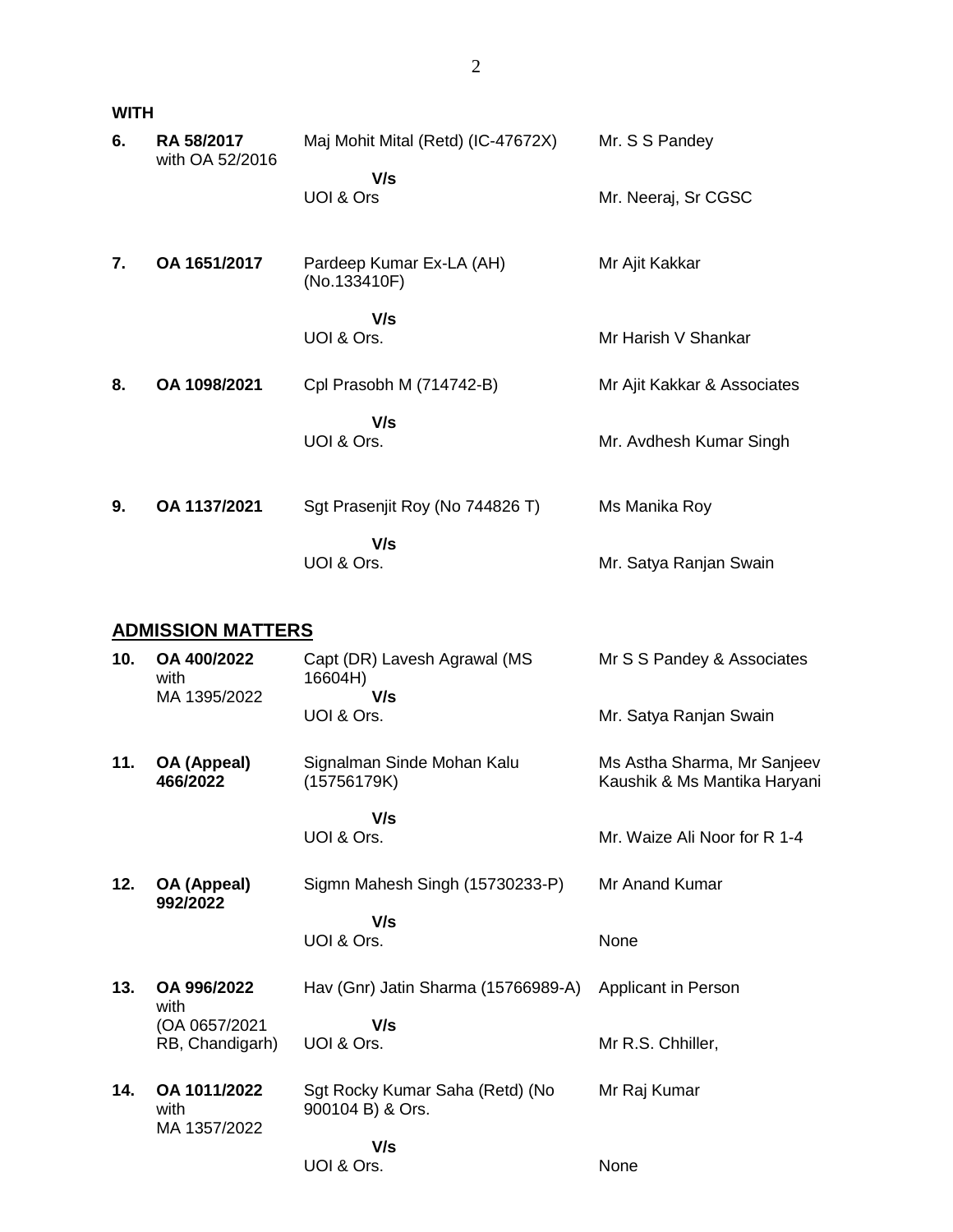**15. OA 1012/2022** with MA 1358/2022 Ex Ramesh Chand Sharma Mwo (HFO) (651213H) & Ors.  **V/s** UOI & Ors. Mr Rohit Pratap & Associates None **16. OA 1013/2022** with MA 1359/2022 Ex LCK (S) Hari Om (154597 H)  **V/s** UOI & Ors. Mr Ved Prakash & Mr Devendra Kumar None **17. OA 1027/2022** with MA 1371/2022 Ex Hav Sanjay Singh (No 14666851 A) Mr Ajeet Yadav & Banvendra  **V/s** UOI & Ors. Singh Gandhar None **18. OA with MA**  DY No. 1329/2022 (Retd) & Ors. 13216 AVM Jagjit Singh Gandyok  **V/s** UOI & Ors. Mr Anil Srivastava Gp Capt Karan Singh Bhati, Sr CGSC **19. OA with MA**  DY No. 1074/2022 (Retd) & Ors. 00425R RADM Jagmohan Singh Sodhi Mr Anil Srivastava  **V/s** UOI & Ors. Ms Suman Chauhan **20. OA with MA**  DY No. 1308/2022 (Retd) & Ors. IC 38758P Maj Gen Ram Kumar Kohli Mr Anil Srivastava  **V/s** UOI & Ors. Ms Barkha Babbar **21. OA with MA**  DY No. 1067/2022 (Retd) & Ors. IC 14874Y Maj Gen Ashok Mehta  **V/s** UOI & Ors. Mr Anil Srivastava Mr KK Tyagi **MA (EXECUTION) 22. MA 1022/2022** in OA 159/2017 Nb Sub Vinod Prasad  **V/s** UOI & Ors Applicant in Person Mr. Avdhesh Kumar Singh **23. MA 1330/2022** in OA 1996/2019 Ex Sgt R Sadacharam (288523)  **V/s** UOI & Ors Mr Ajit Kakkar & Associates Ms. Suman Chauhan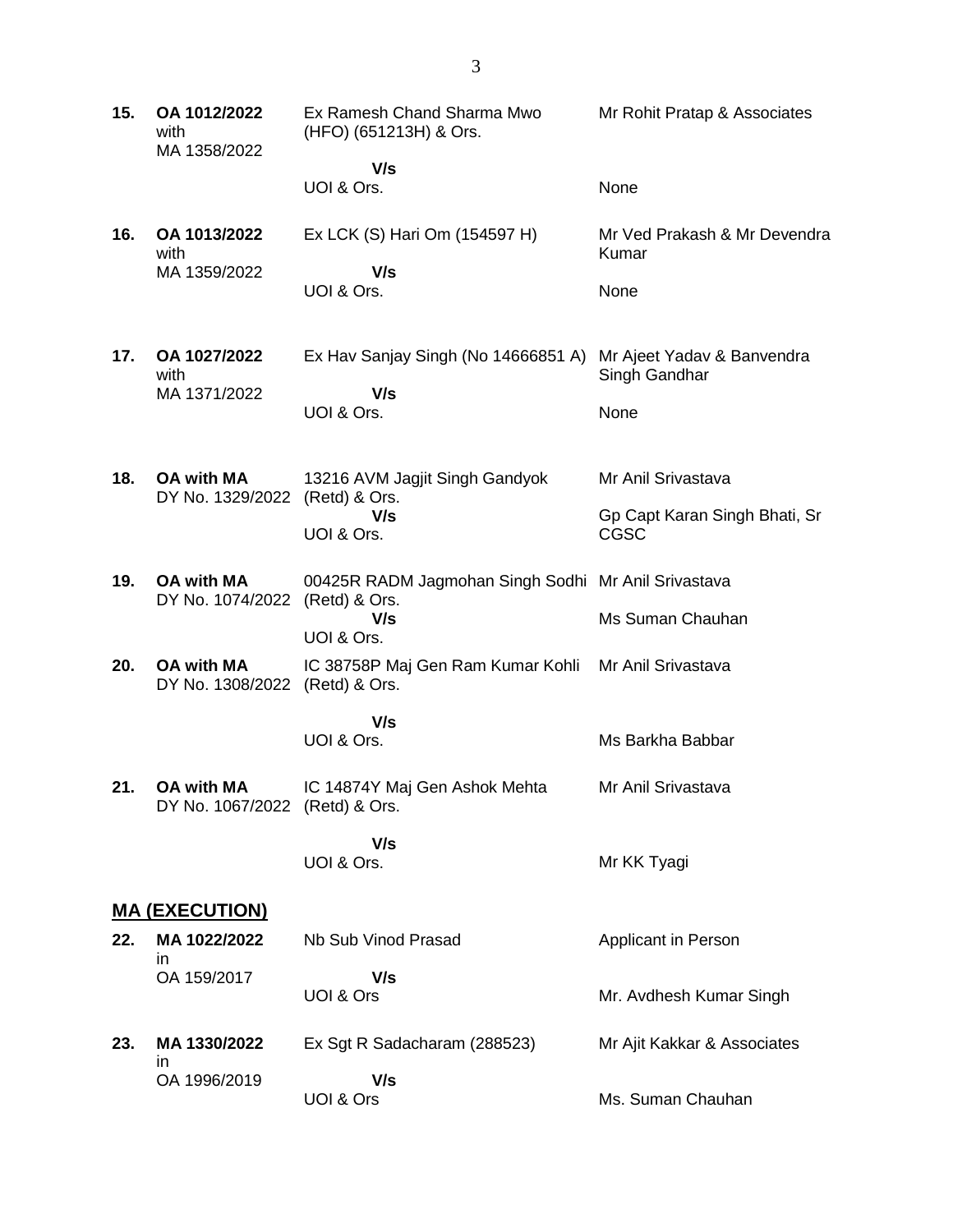### **MA (OTHERS)**

| 24. | MA 14/2022<br>ın<br>OA 1737/2018 | Master Gaurav S/O Late Nk Kuldip<br>Singh (No 10404025)        | Mr Manoj Kr Gupta                     |
|-----|----------------------------------|----------------------------------------------------------------|---------------------------------------|
|     |                                  | V/s                                                            |                                       |
|     |                                  | UOI & Ors                                                      | Mr. Shyam Narayan                     |
| 25. | MA 1368/2022<br>ın               | IC-50654A Col Alok Bhatnagar                                   | Mr S S Pandey & Associates            |
|     | OA 1434/2021                     | V/s<br>UOI & Ors                                               | Dr. Vijendra Singh Mahndiyan          |
| 26. | MA 1369/2022<br>ın               | MR-06058N Col Abhijit Rudra                                    | Mr S S Pandey & Associates            |
|     | OA 964/2021                      | V/s<br>UOI & Ors                                               | Mr. Harish V Shankar                  |
| 27. | MA 1378/2022<br>in               | Ex L/Nk Adhip Narayan Guha (No<br>6280488)                     | Ms Archana Ramesh                     |
|     | OA 491/2019                      | V/s                                                            |                                       |
|     |                                  | UOI & Ors                                                      | Mr. Shyam Narayan                     |
| 28. | MA 1379/2022<br>ın               | Sub Maneesh Kumar (JC 377482 Y)                                | Ms Archana Ramesh                     |
|     | OA 8/2016                        | V/s<br>UOI & Ors                                               | Mr. Arvind Patel                      |
| 29. | MA 1380/2022<br>in.              | IC-42177P Col Mukesh Sharma (Retd) Ms Pallavi Awasthi          |                                       |
|     | OA 243/2019                      | V/s<br>UOI & Ors                                               | None                                  |
| 30. | MA 1381/2022<br>ın               | Cmde Praveen Kumar Singh (50935-K) Mr Ajit Kakkar & Associates |                                       |
|     | OA 1939/2017                     | V/s<br>UOI & Ors                                               | Gp Capt Karan Singh Bhati, Sr<br>CGSC |
| 31. | MA 1382/2022<br>ın               | Ex Sgt George Thomas (No 733587F)                              | Mr Pushpendra Kumar Dhaka             |
|     | OA 1518/2019                     | V/s<br>UOI & Ors                                               |                                       |
| 32. | MA 1400/2022                     | Plt Offr T H Sarma (Retd) (16159)                              | Mr Ajit Kakkar & Asscociates          |
|     | in.<br>OA 1540/2017              | V/s<br>UOI & Ors                                               | Mr. Anil Gautam, Sr. CGSC             |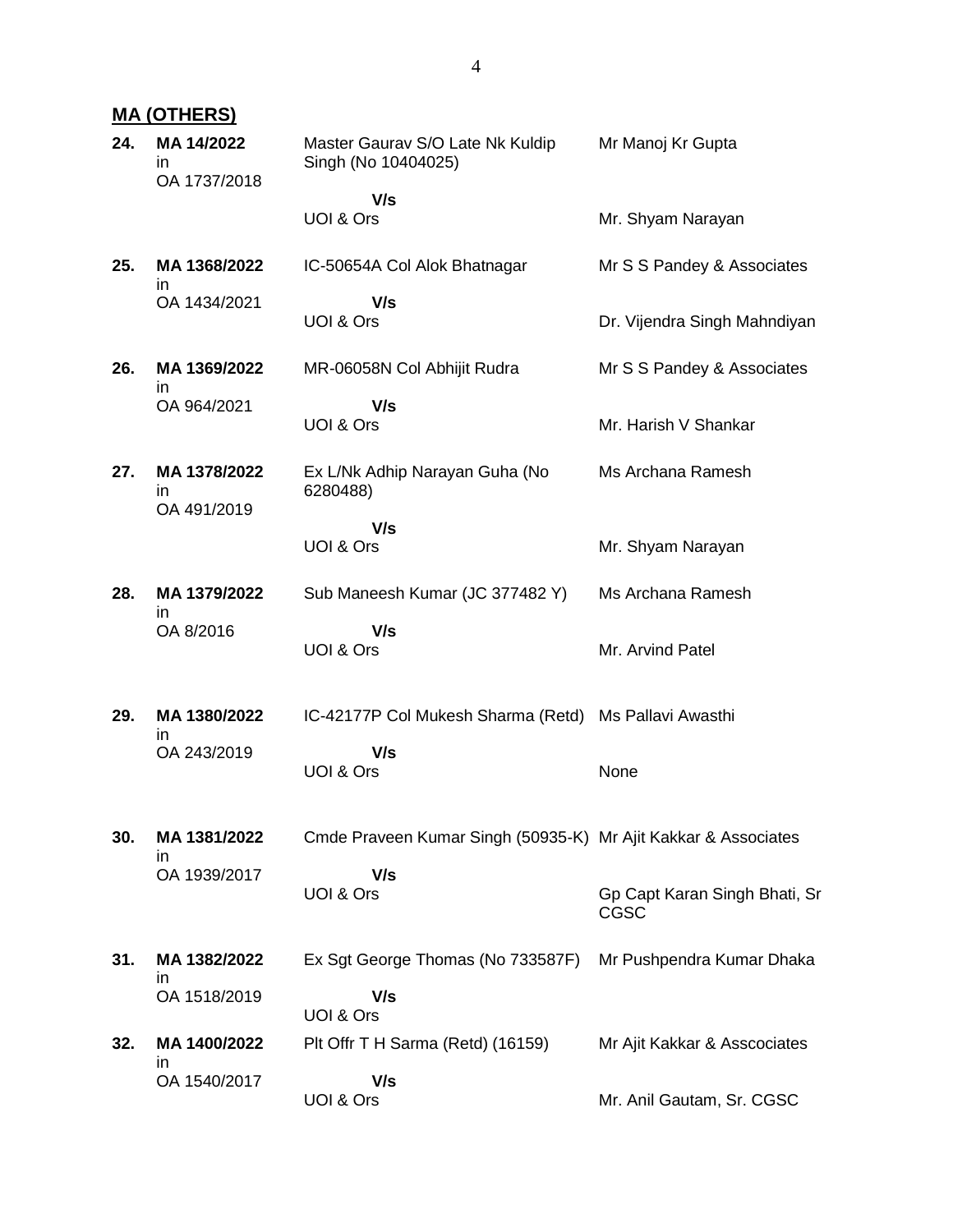# **Pleadings Not Complete**

| 33.         | OA 1893/2020<br>with          | Arjun Kumar Patel                                   | Mr Rajeev Lochan and Phool<br>Kumar                                           |
|-------------|-------------------------------|-----------------------------------------------------|-------------------------------------------------------------------------------|
|             | MA 2190/2020                  | V/s<br>UOI & Ors.                                   | Mr Rajesh Kumar Dass                                                          |
| 34.         | OA 871/2021                   | (628028) WO Mukti Pada Das (Retd)                   | Mr Manoj Kr Gupta                                                             |
|             |                               | V/s<br>UOI & Ors.                                   | Mr. Anil Gautam R-1 to R-4                                                    |
| <b>WITH</b> |                               |                                                     |                                                                               |
| 35.         | OA 889/2021                   | (656590) MWO Rameshwer Nath Rai<br>(Retd)<br>V/s    | Mr Manoj Kr Gupta                                                             |
|             |                               | UOI & Ors.                                          | Mr Rajeev Kumar                                                               |
| <b>WITH</b> |                               |                                                     |                                                                               |
| 36.         | OA 1689/2021                  | Mr JWO Vijay Kumar Sharma (Retd)<br>(628577)<br>V/s | Mr Manoj Kumar Gupta                                                          |
|             |                               | UOI & Ors.                                          | Mr VS Tomar                                                                   |
| 37.         | OA 2864/2021<br>with          | Col Sandeep Sharma (IC 53411A)                      | Mr K C Mittal , A K Trivedi<br>Yugansh Mittal & K.P. Singh                    |
|             | MA 1174/2022 &<br>1252/2022   | V/s<br>UOI & Ors.                                   | Mr. Harish V Shankar                                                          |
| 38.         | OA 23/2022                    | Maj Vijay Kumar (DS 12450K)                         | Mr Indra Sen Singh & Rahul<br>Vyas                                            |
|             |                               | V/s<br>UOI & Ors.                                   | Gp Capt Karan Singh Bhati, Sr<br>CGSC                                         |
| 39.         | OA 85/2022                    | SS-45369X Maj Arti Tiwari                           | Mr Indra Sen Singh/Rahul Vyas                                                 |
|             |                               | V/s<br>UOI & Ors.                                   | Mr Rajeev Kumar                                                               |
| 40.         | OA (Appeal)<br>120/2022       | X                                                   | Mr Kushank Sindhu & Mr<br><b>Abhinav Goyal</b>                                |
|             |                               | V/s<br>UOI & Ors.                                   | Mr Satya Ranjan Swain for R 1-2<br>& None for R-3                             |
|             | <b>Pleadings Complete</b>     |                                                     |                                                                               |
| 41.         | OA 259/2021<br>with           | Lt Cdr Arun Kumar VD (42943-Y)                      | Mr Indra Sen Singh & Kirtika<br>Chhatwal                                      |
|             | MA 855/2022 &<br>MA 1377/2022 | V/s<br>UOI & Ors.                                   | Mr Harish V Shankar R-1 to R-4,<br>None for R-5 and Mr. Jasman S<br>Sethi R-6 |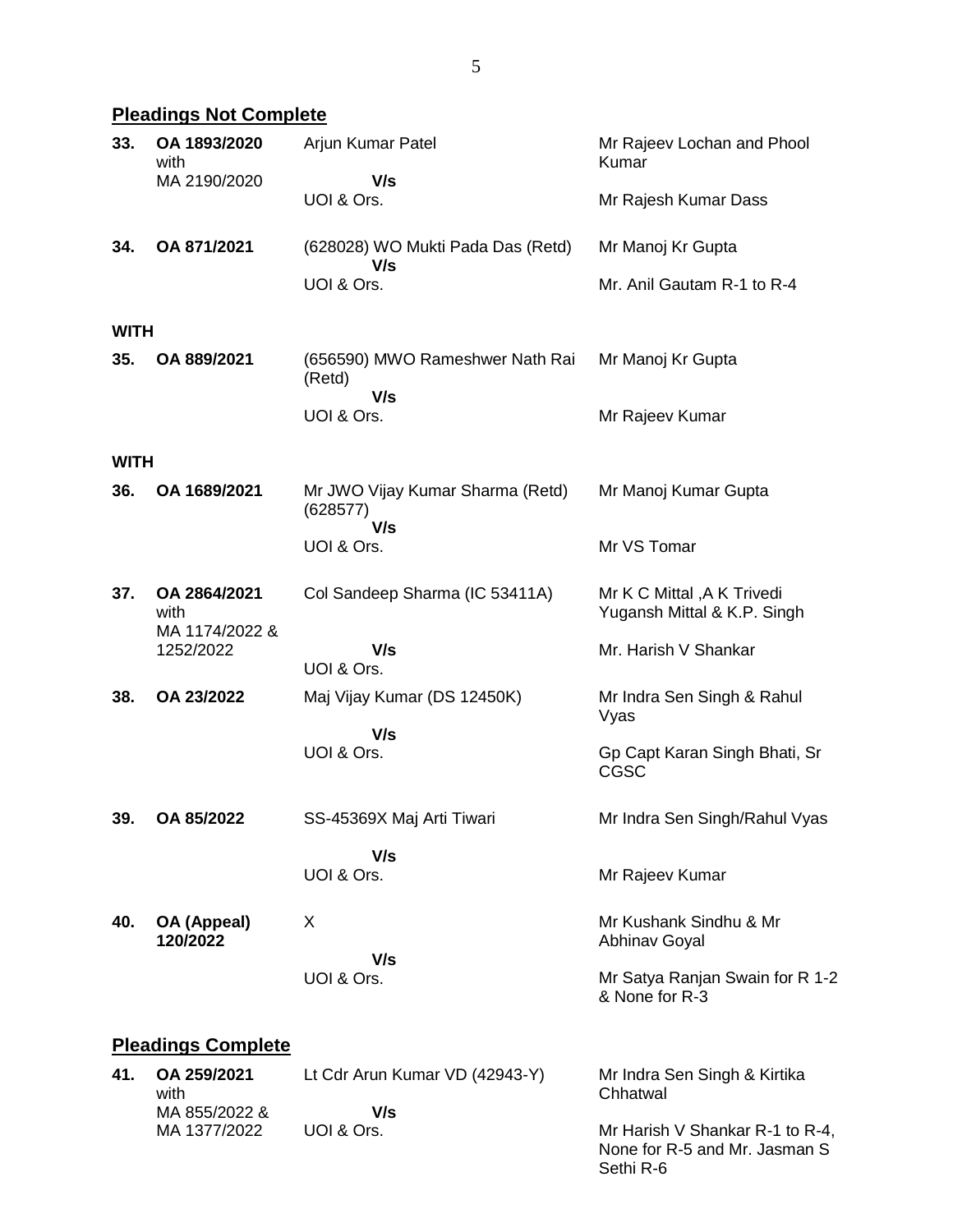### **FOR FINAL HEARING**

| 42. | OA 981/2016                              | Lt Commander Harmeet Kaur                               | Ms. Pooja Dhar                                         |
|-----|------------------------------------------|---------------------------------------------------------|--------------------------------------------------------|
|     |                                          | V/s<br>UOI & Ors.                                       | Mr Prabodh Kumar                                       |
| 43. | OA 1416/2017<br>with                     | Cpl Chetan Gautam                                       | Mr. Ajit Kakkar                                        |
|     | MA 2898/2021                             | V/s<br>UOI & Ors.                                       | Dr Vijendra Singh Mahndiyan                            |
| 44. | OA 940/2019                              | No. 13759187-F Hav Nepal Chhatria                       | Mr. Virender Singh Kadian                              |
|     |                                          | V/s<br>UOI & Ors.                                       | Dr. Vijendra Singh Mahndiyan                           |
| 45. | OA 1862/2019                             | Sgt Rash Bihari Rai (Retd) (No<br>795911) & Ors.<br>V/s | Mr Manoj Kr Gupta                                      |
|     |                                          | UOI & Ors.                                              | Mr. Anil Kumar Gautam                                  |
| 46. | OA 602/2020<br>with                      | Sqn Ldr Manju Kumari (31253-R) Adm<br>V/s               | Mr Jaideep Singh, Kartik Dabas<br>& Disha Sachdeva     |
|     | MA 1398/2022                             | UOI & Ors.                                              | Mr. Harish V Shankar                                   |
| 47. | OA (Appeal)<br>704/2020                  | IC 73354L Maj Manish Kumar                              | Ms. Neela Gokhale                                      |
|     | with<br>MA 834/2020                      | V/s<br>UOI & Ors.                                       | Gp Capt Karan Singh Bhati, Sr.<br>CGSC                 |
| 48. | OA 1015/2020<br>with                     | Nb Sub Hamendra Kumar (TJ-6885 W)                       | Mr Pushpendra Kumar Dhaka                              |
|     | MA 129/2021                              | V/s<br>UOI & Ors.                                       | Mr. Avdhesh Kumar Singh                                |
| 49. | OA 86/2021                               | JC 561446 Sub Ravindra Kumar Singh<br>(Retd)            | Mr Manoj Kr Gupta                                      |
|     |                                          | V/s<br>UOI & Ors.                                       | Dr Vijendra Singh Mahndiyan for<br>R 1-3, None for R-4 |
| 50. | OA 358/2021<br>with                      | Maj Desai Prajakta Hemant (44382-P)<br>V/s              | Ms Archana Ramesh                                      |
|     | MA 439/2021,<br>1227/2022 &<br>1342/2022 | UOI & Ors.                                              | Dr Vijendra Singh Mahndiyan for<br>R 1-3, None for R-4 |
| 51. | OA 2138/2021                             | SS-43927P Maj Anju Bala (Retd)                          | Mr Indra Sen Singh/Kirtika<br>Chhatwal                 |
|     |                                          | V/s<br>UOI & Ors.                                       | Mr. Neeraj, Sr CGSC                                    |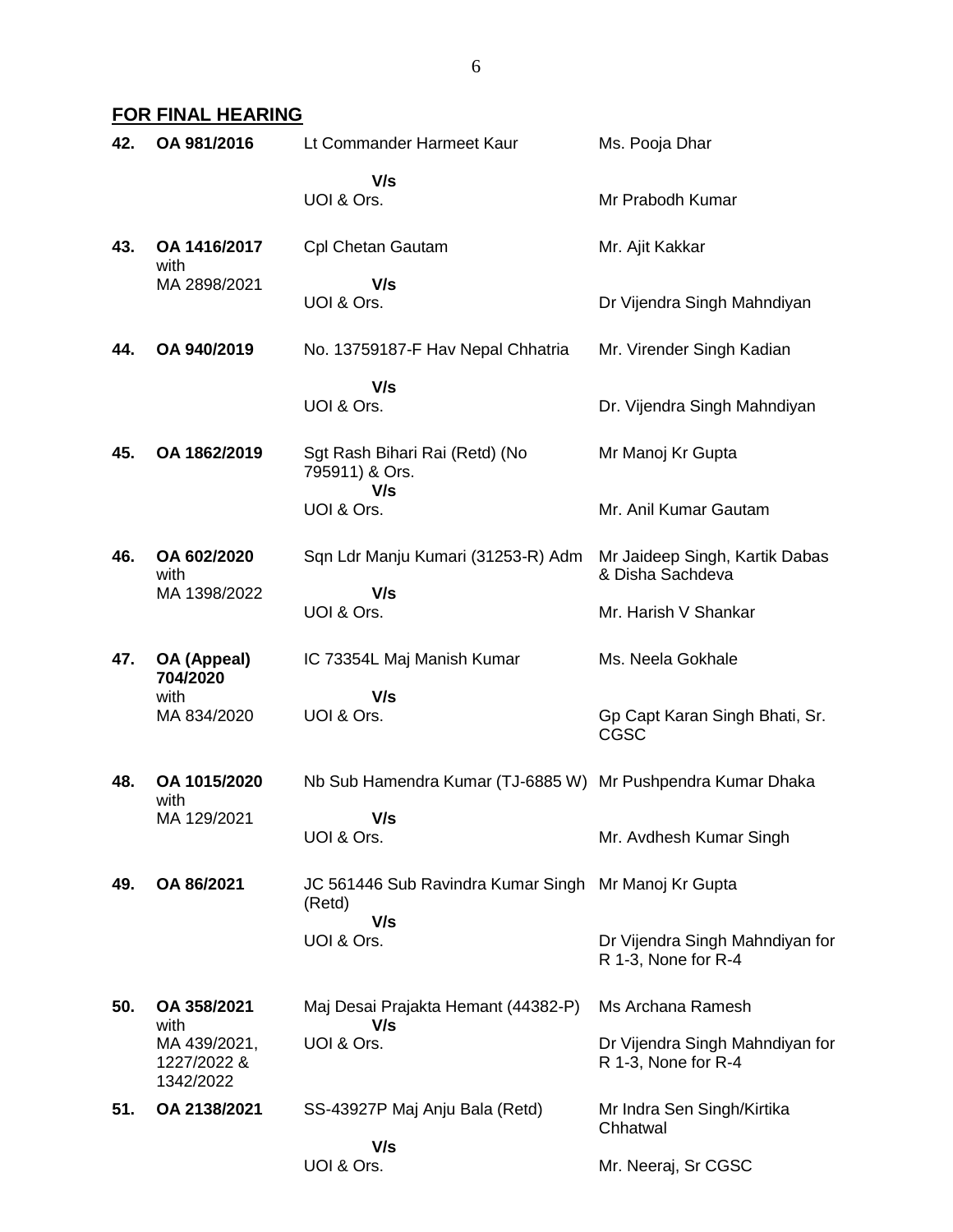| 52. | OA 2421/2021<br>with       | SS-48852M Capt Anirudh Sharma      | Mr S S Pandey & Associates |
|-----|----------------------------|------------------------------------|----------------------------|
|     | MA 580/2022 &<br>1282/2022 | V/s<br>UOI & Ors.                  | Mr. Rajeev Kumar           |
| 53. | OA 605/2022                | (IC-70008 K) LT Col Ashutosh Singh | Mr S S Pandey & Associates |
|     | with<br>MA 1136/2022       | V/s<br>UOI & Ors.                  | Mr. Neeraj, Sr CGSC        |

### **MATTERS FROM REGULAR LIST**

| 54.         | OA 990/2015                       | Brig Kulbhushan Singh         | Mr. Mohan Kumar & Associates                 |
|-------------|-----------------------------------|-------------------------------|----------------------------------------------|
|             |                                   | V/s<br>UOI & Ors.             | Mr Karan Singh Bhati, Sr CGSC                |
| <b>WITH</b> |                                   |                               |                                              |
| 55.         | OA 1079/2015                      | Col Dinesh Chandra            | Mr. Mohan Kumar & Assciates                  |
|             |                                   | V/s<br>UOI & Ors.             | Mr Prabodh Kumar                             |
| 56.         | OA 716/2016                       | Nb Sub P Suresh               | Mr VS Kadian                                 |
|             |                                   | V/s<br>UOI & Ors.             | Mr Ashok Chaitanya                           |
| 57.         | OA 243/2017                       | Nb Sub Ramesh Chandra (Retd.) | Mr. Anand Shankar Jha & Ors                  |
|             | with<br>MA 588/2022 &<br>881/2021 | V/s<br>UOI & Ors.             | Ms Jyotsana Kaushik                          |
| <b>WITH</b> |                                   |                               |                                              |
| 58.         | OA 245/2017<br>with MA 994/2021   | Nb Sub Lakhan Singh (Retd.)   | Mr. Anand Shankar Jha & Ors                  |
|             |                                   | V/s<br>UOI & Ors.             | Mr Prabodh Kumar for R 1-5 &<br>None for R-6 |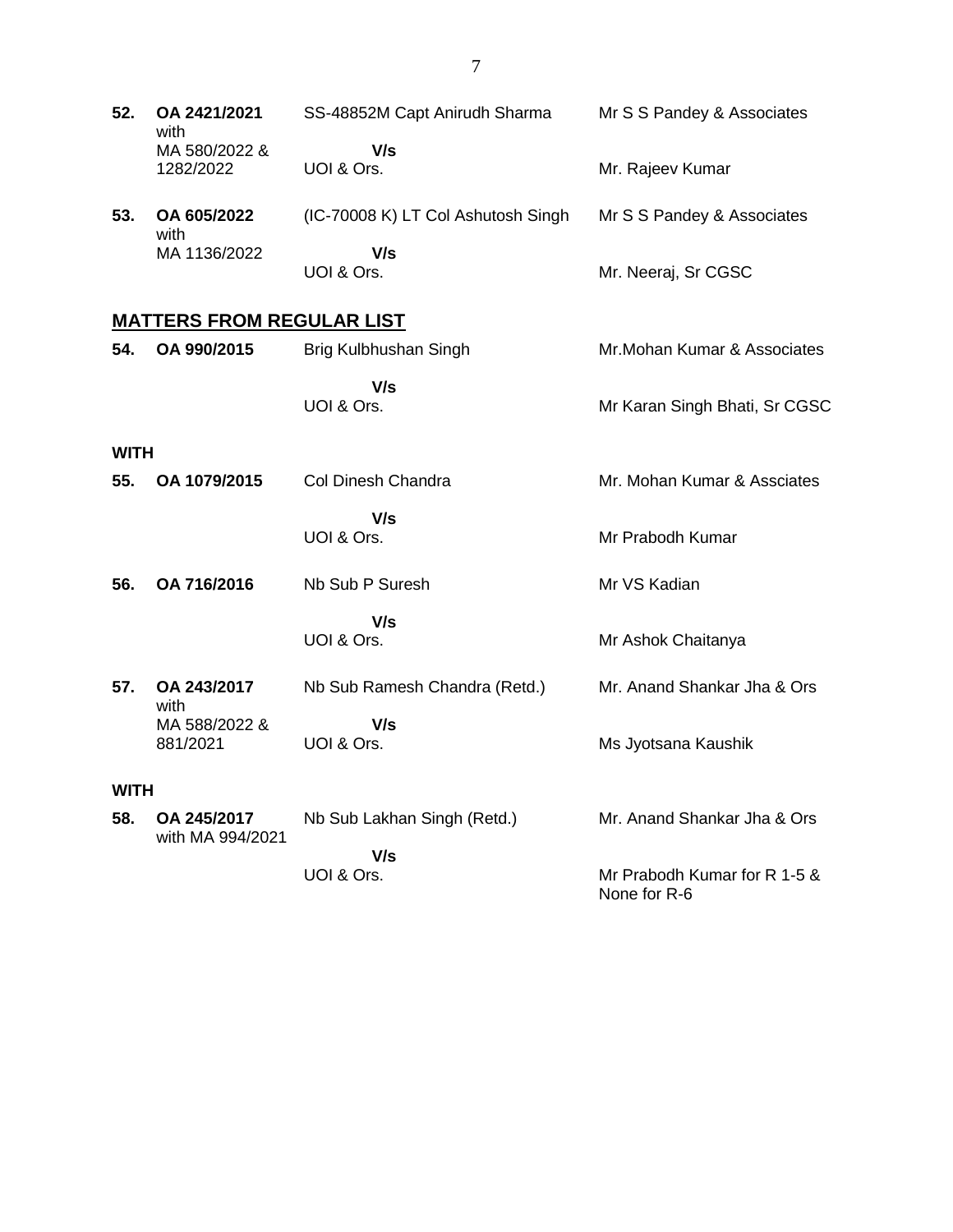# **ARMED FORCES TRIBUNAL, PRINCIPAL BENCH, NEW DELHI LIST OF BUSINESS**

**Date: 18-05-2022**

**Timing: 10:30 AM to 01.00 PM & 02.00 PM to 04.30 PM**

## **COURT No. 1 (Ground Floor)**

## **NOTIFICATION**

**It is hereby notified for information of all concerned that the following matters stand adjourned to 10-08-2022.**

| <u>S. No.</u> | Case No.                             | <b>Parties Name</b>                                                   | <b>Advocate for Petitioner /</b><br><b>Respondents</b> |
|---------------|--------------------------------------|-----------------------------------------------------------------------|--------------------------------------------------------|
|               | <b>Pleadings Not Complete</b>        |                                                                       |                                                        |
| 1.            | OA 1625/2019<br>with<br>MA 2011/2020 | Sep Surender Singh Bisht (No<br>4182913 Y)                            | Ms Archana Ramesh                                      |
|               |                                      | V/s<br>UOI & Ors.                                                     | Mr JS Yadav                                            |
| 2.            | OA 1925/2019                         | Sep V N Sah (No 15132372 A)                                           | Mr Narender Kaushik & Pankaj<br>Kaushik                |
|               |                                      | V/s<br>UOI & Ors.                                                     | Mr. V Pattabhi Ram                                     |
| 3.            | OA 1932/2019                         | Sep Surendra Rai (No 8824791 A)                                       | Mr Narender Kaushik & Pankaj<br>Kaushik                |
|               |                                      | V/s<br>UOI & Ors.                                                     | Mr. Rajesh Kumar Das                                   |
| 4.            | OA 1934/2019                         | Sep Nandan Singh (No 4180726 F)<br>V/s                                | Mr Narender Kaushik & Pankaj<br>Kaushik                |
|               |                                      | UOI & Ors.                                                            | Mr. Ashok Chaitanya                                    |
| 5.            | OA 1935/2019<br>with                 | Sep Sunder Ram (No 14396085 L)<br>V/s                                 | Mr Narender Kaushik & Pankaj<br>Kaushik                |
|               | MA 501/2021                          | UOI & Ors.                                                            | Mr Prabodh Kumar                                       |
| 6.            | OA 2041/2019                         | Sep Bhirgunath Mishra (No 14396562 Mr Narender Kaushik & Pankaj<br>F) | Kaushik                                                |
|               |                                      | V/s<br>UOI & Ors.                                                     | Mr. Avdhesh Kumar Singh                                |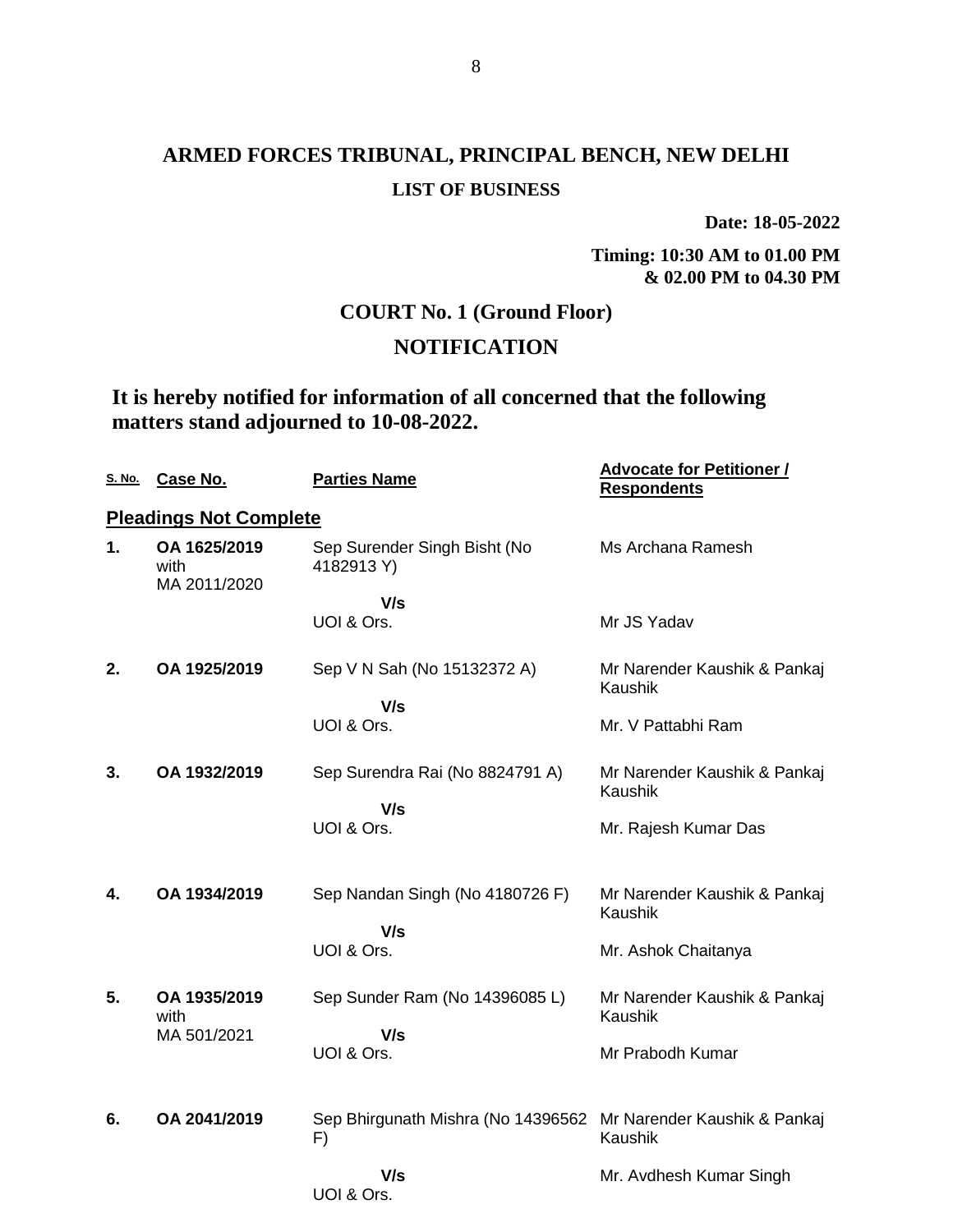- **7. OA 2214/2019** with MA 717/2021 Sep Balwinder Singh (No 3393003 Y) Mr Narender Kaushik and  **V/s** UOI & Ors. Pankaj Kaushik Mr. V Pattabhi Ram
- **8. OA 2281/2019** with MA 2858/2021 Ex Nk Sudhir Singh (13964038-F)  **V/s** UOI & Ors. Mr. Pankaj Kaushik & Narender Kaushik Mr K K Tyagi
- **9. OA 354/2020** with MA 107/2021 , 1325/2021 & JC-283787A Nb Sub Gorakshnath Ramchandra Patare  **V/s**

UOI & Ors.

- **10. OA 384/2020** with MA 2188/2021 Ex Sep/DSC Brinder Kumar (2481267-M)  **V/s** UOI & Ors.
- **11. OA 1606/2020** with MA 1853/2020

441/2020

 **V/s** UOI & Ors.

**12. OA 1851/2020** with MA 434/2021 & 926/2021 No 925866 F LAC Nitish Kumar  **V/s** UOI & Ors. Mr Gyan Chandra Tripathi Mr. Anil Gautam

Hav Brahm Dutt (14648043A)

**13. OA 1922/2020** 628103 JWO Binod Kumar (Retd.)

 **V/s** UOI & Ors.

- **14. OA 326/2021** with MA 366/2022 IC-61856F Lt Col Sombir Singh Lamba  **V/s** UOI & Ors.
- **15. OA 350/2021** with MA 422/2021 Sub/Clk Sree Kumar BK (Retd)(JC 731985 Y)

 **V/s** UOI & Ors.

**16. OA 800/2021** Col Surendra Sharma (Retd) (IC 43251 X) Mr KR Verma

Mr. Veerendra Mohan

Mr. U S Maurya

Mr. J S Rawat

Mr Charan Singh

Mr. Prabodh Kumar

Mr. Vikas Kochar

Chhatwal

Mr Harish V Shankar

Mr Indra Sen Singh/Kirtika

Mr Anil Gautam R-1 to R-3

Ms Archana Ramesh

Ms Suman Chauhan

Mr. Shyam Narayan for R 1 & 2

9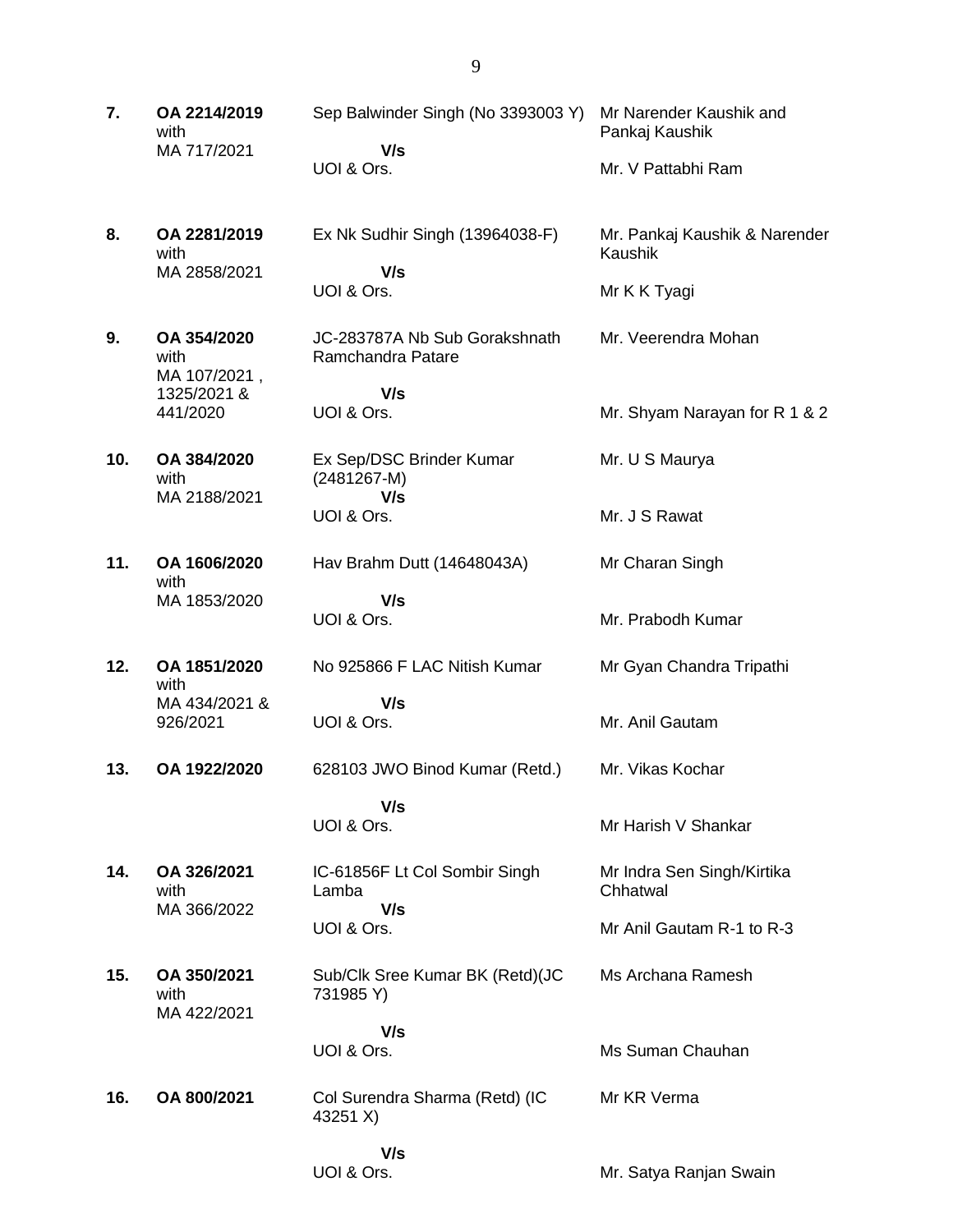| 17.         | OA 888/2021<br>with<br>MA 310/2022 | (225225 A) Ex SEA I (PT) Dharmveer Mr Bipin Bihari<br>Kasana |                                               |
|-------------|------------------------------------|--------------------------------------------------------------|-----------------------------------------------|
|             |                                    | V/s<br>UOI & Ors.                                            | Gp Capt Karan Singh Bhati, Sr<br><b>CGSC</b>  |
| 18.         | OA 1283/2021                       | (IC-49807 M) Brig Rajeev Ohri VSM                            | Mr Ashok Arora & Mr T<br>Parshad              |
|             |                                    | V/s<br>UOI & Ors.                                            | Dr. Vijendra Singh Mahndiyan                  |
| 19.         | OA 2554/2021<br>with               | AVM D S Dagar (18323-H)                                      | Mr Ajai Bhalla                                |
|             | MA 604/2022                        | V/s<br>UOI & Ors.                                            | Gp Capt Karan Singh Bhati, Sr.<br><b>CGSC</b> |
| 20.         | OA 80/2022<br>with                 | Surg Lt Uma Kant Singh (76281 R)                             | Mr Ajit Kakkar                                |
|             | MA 88/2022 & MA<br>1399/2022       | V/s<br>UOI & Ors.                                            | Mr J S Rawat                                  |
| 21.         | OA 81/2022                         | Ex AC (U/T) Hitesh (7013753-K)                               | Mr Ajit Kakkar & Associates                   |
|             |                                    | V/s<br>UOI & Ors.                                            | Mr Ashok Chaitanya                            |
| 22.         | OA 82/2022                         | WS-00137M Lt Col Ashu Yadav<br>(Retd)                        | Mr Rajiv Manglik                              |
|             |                                    | V/s<br>UOI & Ors.                                            | None                                          |
| 23.         | OA 403/2022                        | Sushil Kumar Dwevedi (Ex Jwo<br>628590-B)                    | Mr Bijendra Kuma Pathak                       |
|             |                                    | V/s<br>UOI & Ors.                                            | Mr. D K Sabat                                 |
| <b>WITH</b> |                                    |                                                              |                                               |
| 24.         | OA 424/2022                        | Ex JWO Sushil Kumar (628060-R)                               | Mr Bijendra Kumar Pathak                      |
|             |                                    | V/s<br>UOI & Ors.                                            | Mr. Rajeev Kumar                              |
| <b>WITH</b> |                                    |                                                              |                                               |
| 25.         | OA 432/2022                        | Ex WO Hari Singh (No 628557 T)                               | Mr Bijendra Kumar Pathak                      |
|             |                                    | V/s<br>UOI & Ors.                                            | Mr. Manoj Kumar Jha                           |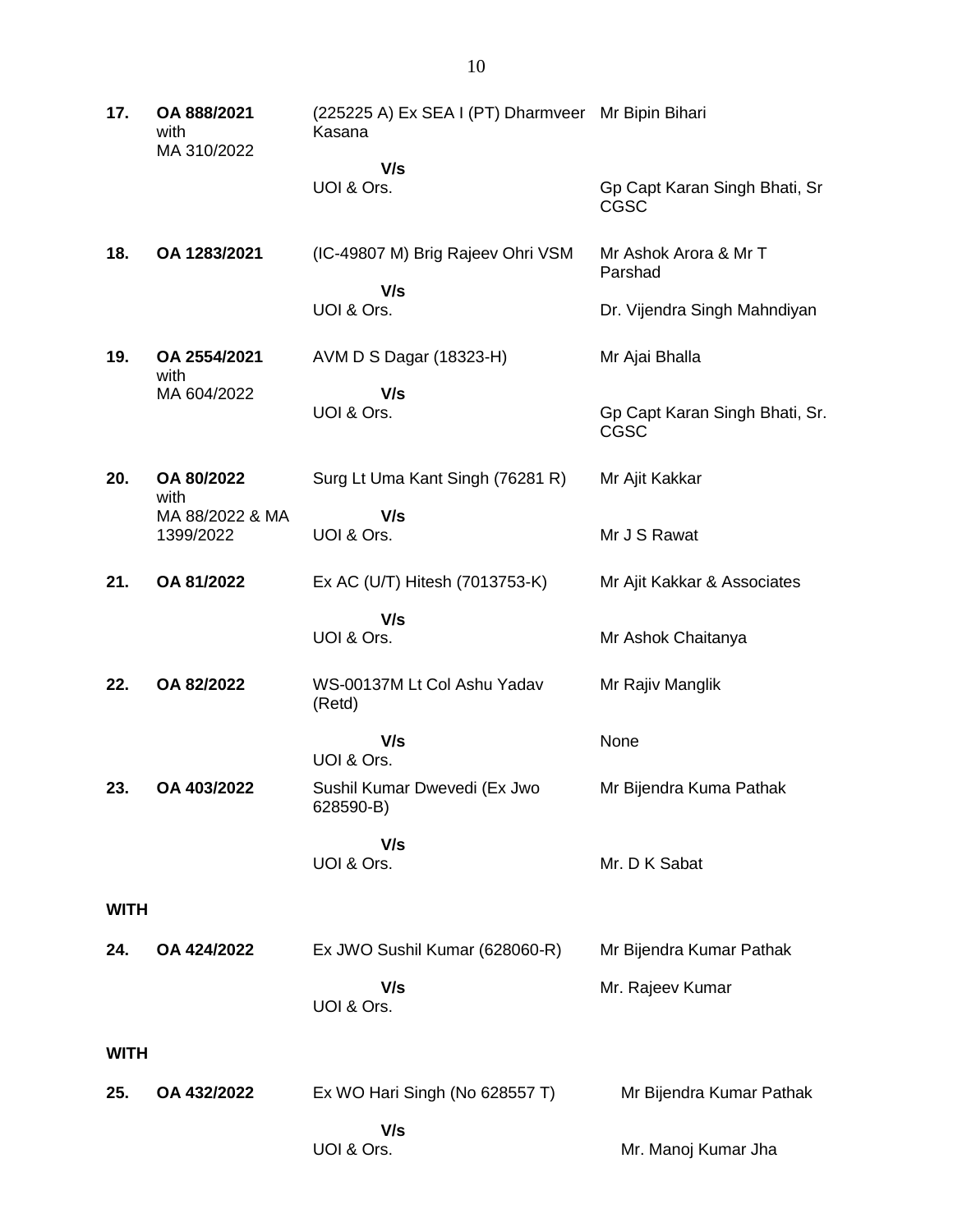**WITH**

| 26. | OA 455/2022 | Ashok Kumar Tiwari (Ex MWO) 656715- Mr Bijendra Kumar Pathak<br>Т |                          |
|-----|-------------|-------------------------------------------------------------------|--------------------------|
|     |             | V/s<br>UOI & Ors.                                                 | Mr. K K Tyagi            |
| 27. | OA 404/2022 | Dinesh Kumar (Ex Jwo 684686-K)                                    | Mr Bijendra Kumar Pathak |
|     |             | V/s<br>UOI & Ors.                                                 | Mr. K K Tyagi            |
| 28. | OA 405/2022 | Vikram Singh Yadav (Ex WO 628320-R)                               | Mr Bijender Kumar Pathak |
|     |             | V/s<br>UOI & Ors.                                                 | None                     |
| 29. | OA 406/2022 | Ex JWO Vinod Kumar Gupta (628539-B) Mr Bijendra Kumar Pathak      |                          |
|     |             | V/s<br>UOI & Ors.                                                 |                          |
|     |             |                                                                   | Mr. Anil Gautam Sr CGSC  |
| 30. | OA 410/2022 | Ex JWO Surendra Kumar Saxena (No<br>629071 S)                     | Mr Bijendra Kumar Pathak |
|     |             | V/s<br>UOI & Ors.                                                 | Ms. Barkha Babbar        |
| 31. | OA 411/2022 | Ex WO Laxmi Dhar Pattanayak (No<br>627898 A)<br>V/s               | Mr Bijendra Kumar Pathak |
|     |             | UOI & Ors.                                                        | Mr. Prabodh Kumar        |
| 32. | OA 412/2022 | HFO (MWO) DK Saraswat (Retd) (No<br>628329 B)                     | Mr Bijendra Kumar Pathak |
|     |             | V/s<br>UOI & Ors.                                                 | Mr. Prabodh Kumar        |
| 33. | OA 414/2022 | Ex JWO Ram Bharat Mahto (627378 H)                                | Mr Bijendra Kumar Pathak |
|     |             | V/s<br>UOI & Ors.                                                 | Mr. K K Tyagi            |
| 34. | OA 415/2022 | Ex JWO Anil Kumar Sharma (628868 H)<br>V/s                        | Mr Bijendra Kumar Pathak |
|     |             | UOI & Ors.                                                        | Mr. D K Sabat            |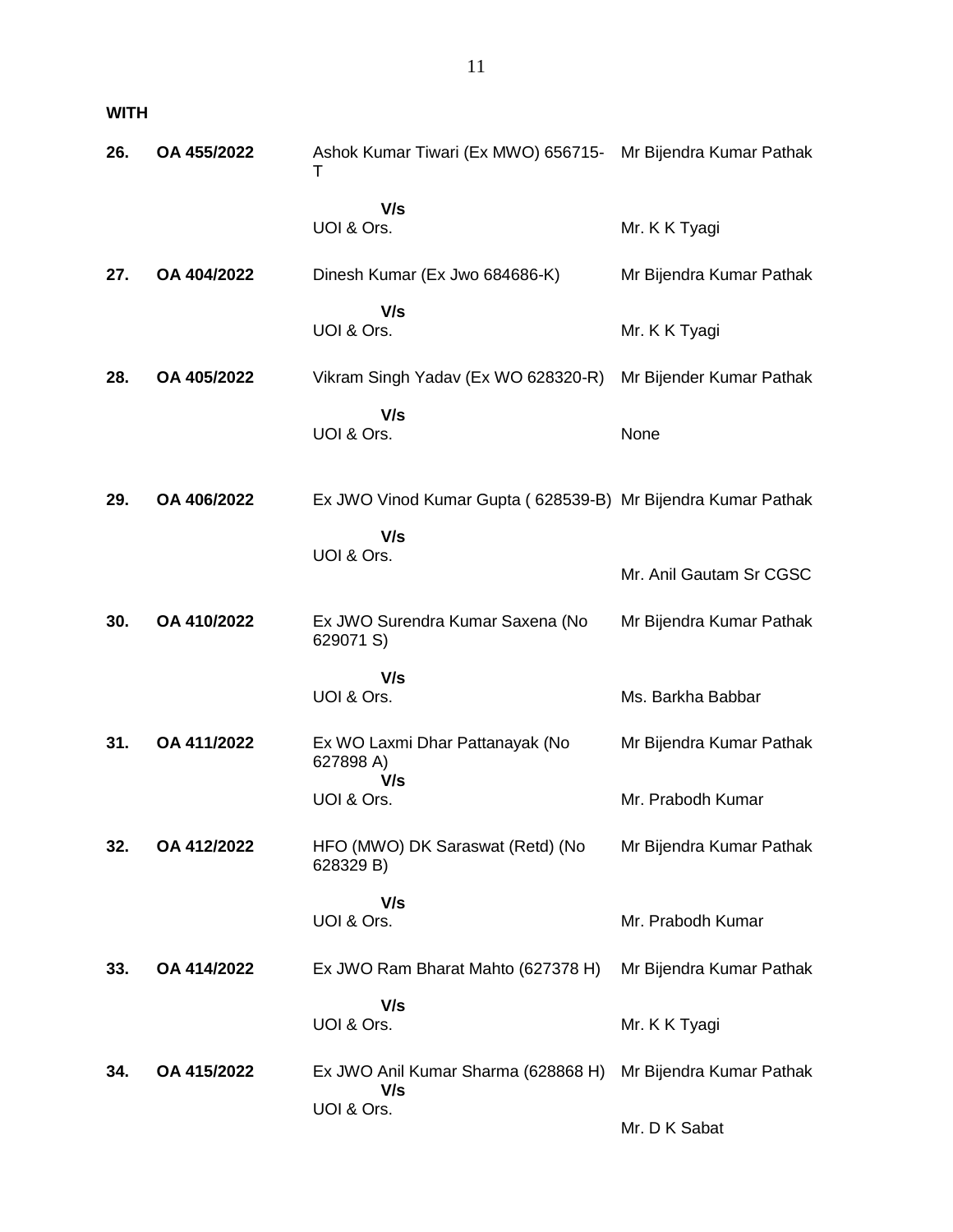| 35. | OA 422/2022<br>with                | Hav/Clk (SD) Dinesh Singh (16011658<br>H)                              | Mr Ajit Kakkar & Associates              |
|-----|------------------------------------|------------------------------------------------------------------------|------------------------------------------|
|     | MA 1332/2022                       | V/s<br>UOI & Ors.                                                      | Dr. Vijendra Singh<br>Mahndiyan          |
| 36. | OA 444/2022<br>with<br>MA 546/2022 | PO ME Vitthal Sangli (Retd) (No 111479 Mr. Ramniwas Bansal<br>N)       |                                          |
|     |                                    | V/s<br>UOI & Ors.                                                      | Mr. V Pattabhi Ram                       |
| 37. | OA 445/2022                        | Lt Col Birender Singh (IC 62901P)                                      | Mr Piyush Thakran & Mr<br>Udghosh        |
|     |                                    | V/s<br>UOI & Ors.                                                      | Mr. Neeraj, Sr CGSC                      |
| 38. | OA 447/2022<br>with                | IC-46628F Col Pradeep Kumar Chauhan Mr Virender Singh Kadian<br>V/s    |                                          |
|     | MA 547/2022                        | UOI & Ors.                                                             | Mr. Neeraj, Sr CGSC                      |
| 39. | OA 454/2022                        | (660497 N) Sgt Pawan Kumar (Retd) &<br>Ors.                            | Mr Raj Kumar                             |
|     |                                    | V/s<br>UOI & Ors.                                                      | Mr. V Pattabhi Ram                       |
| 40. | OA 457/2022<br>with                | Ex JWO Manoranjan Bhuyan (708846 R) Mr Virender Singh Kadian<br>& Ors. |                                          |
|     | MA 571/2022                        | V/s<br>UOI & Ors.                                                      | Dr. Vijendra Singh<br>Mahndiyan          |
|     | <b>Pleadings Complete</b>          |                                                                        |                                          |
| 41. | OA 1930/2019                       | No. 10405905-X Sep Devender Singh                                      | Mr. Narender Kaushik &<br>Pankaj Kaushik |
|     |                                    | V/s<br>UOI & Ors.                                                      | Mr. Satya Ranjan Swain                   |
| 42. | OA 1931/2019                       | No. 10405883-K Sep Mahipat Singh                                       | Mr. Narender Kaushik &<br>Pankaj Kaushik |
|     |                                    | V/s<br>UOI & Ors.                                                      | Mr. K K Tyagi                            |
| 43. | OA 1988/2019<br>with               | Sep Arjun Singh (No 14602718 W)                                        | Mr Narender Kaushik &<br>Pankaj Kaushik  |
|     | MA 1470/2020                       | V/s<br>UOI & Ors.                                                      | Ms Jyotsna Kaushik                       |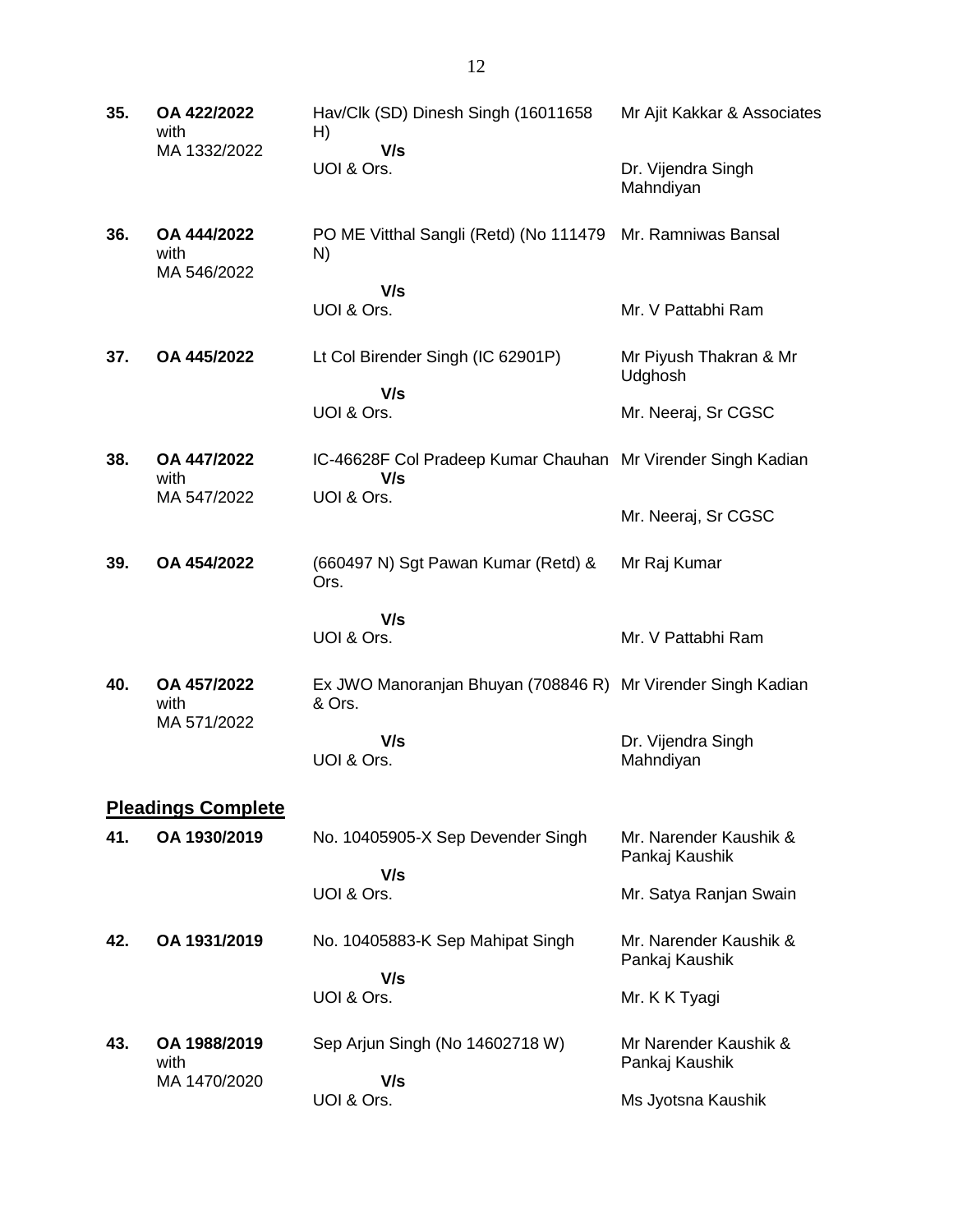| 44. | OA 2079/2019 | No 8035072A Sep/DSC Kedareswar<br>Jena<br>V/s                                   | Mr US Maurya                                                      |
|-----|--------------|---------------------------------------------------------------------------------|-------------------------------------------------------------------|
|     |              | UOI & Ors.                                                                      | Ms. Barkha Babbar                                                 |
| 45. | OA 2159/2019 | Hav/Clk (SD) Atom Manishwar Singh (No Mr Indra Sen Singh &<br>6944145 M)<br>V/s | Abhishek Singh                                                    |
|     |              | UOI & Ors.                                                                      | Ms. Barkha Babbar                                                 |
| 46. | OA 2246/2019 | JC-812345P Nb Sub/Clk (SD) Tangatur<br>Madhava Munni Reddy<br>V/s               | Mr. Indra Sen<br>Singh/Abhishek Singh                             |
|     |              | UOI & Ors.                                                                      | Ms. Barkha Babbar                                                 |
| 47. | OA 2351/2019 | Ex Sep Jagdish Raj (No 15124051N)<br>V/s                                        | Mr. Narender Kaushik &<br>Pankaj Kaushik                          |
|     |              | UOI & Ors.                                                                      | Mr DK Sabat                                                       |
|     |              |                                                                                 |                                                                   |
| 48. | OA 167/2020  | JC-805872N Nb Sub KS Thakran                                                    | Mr Indra Sen<br>Singh/Abhishek Singh                              |
|     |              | V/s<br>UOI & Ors.                                                               | Ms Barkha Babbar                                                  |
| 49. | OA 532/2020  | No. 3182157-F Sep/DSC Jagdev Singh                                              | Mr. U S Maurya                                                    |
|     |              | V/s<br>UOI & Ors.                                                               | Dr Vijendra Singh<br>Mahndiyan                                    |
| 50. | OA 1296/2020 | Sgt VR Sanjay (904272 H)                                                        | Mr Gyan Chandra Tripathi                                          |
|     |              | V/s<br>UOI & Ors.                                                               | Dr. Vijendra Singh<br>Mahndiyan                                   |
| 51. | OA 1392/2020 | Air Cmde NK Mehta (No 17886 T) ADM<br>V/s                                       | Mr Ajai Bhalla & Aditi<br>Laxman                                  |
|     |              | UOI & Ors.                                                                      | Mr J S Rawat                                                      |
| 52. | OA 1526/2020 | Wg Cdr Vikas Taxax 29512N                                                       | Mr S S Pandey & Associates                                        |
|     |              | V/s                                                                             |                                                                   |
|     |              | UOI & Ors.                                                                      | Mr Harish V Shankar for R-1<br>to R-3 and None for R-4 &<br>$R-5$ |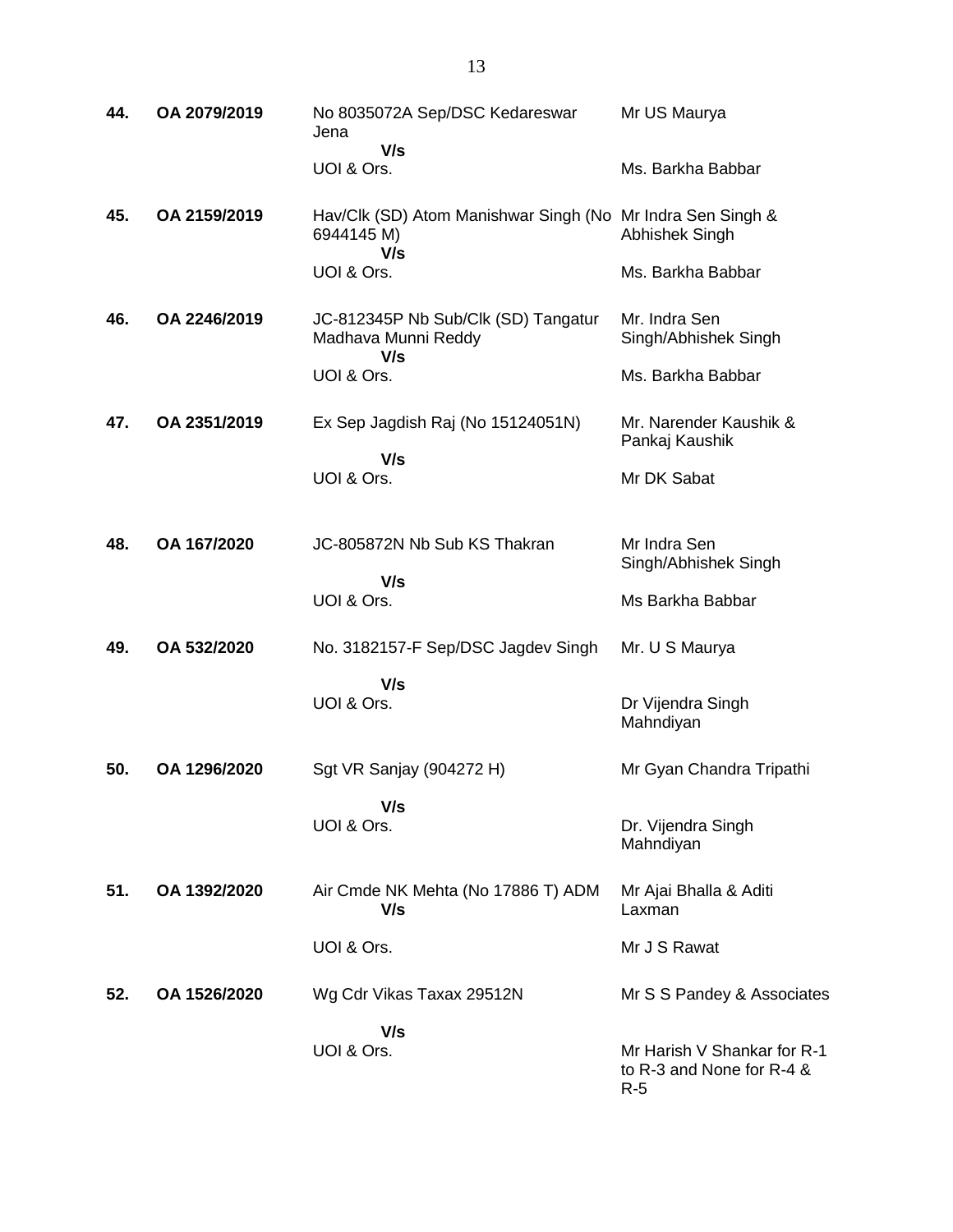# **ARMED FORCES TRIBUNAL, PRINCIPAL BENCH, NEW DELHI LIST OF BUSINESS**

**Date: 18-05-2022**

**Timing: 10:30 AM to 01.00 PM & 02.00 PM to 04.30 PM**

Mr Ashok Chaitanya

## **COURT No. 2 (Ground Floor)**

## **NOTIFICATION**

**It is hereby notified for information of all concerned that the following matters stand adjourned to 10-08-2022.**

|     | S. No. Case No.                    | <b>Parties Name</b>                            | <b>Advocate for Petitioner /</b><br><b>Respondents</b> |  |  |  |
|-----|------------------------------------|------------------------------------------------|--------------------------------------------------------|--|--|--|
|     | <b>For Clarifications</b>          |                                                |                                                        |  |  |  |
| 1.  | OA 991/2016<br>with                | Smt Perm Devi                                  | Mr. S M Dalal                                          |  |  |  |
|     | MA 775/2016                        | V/s<br>UOI & Ors.                              | Mr Arvind Patel                                        |  |  |  |
| 2.  | OA 967/2018<br>with<br>MA 872/2018 | No. 619260-B Ex Cpl Shyam Singh<br>Gore<br>V/s | Mr Praveen Kumar                                       |  |  |  |
|     |                                    | UOI & Ors.                                     | Mr. Rajesh Kumar Das                                   |  |  |  |
| RAs |                                    |                                                |                                                        |  |  |  |
| 3.  | RA 25/2019<br>with                 | IC-48723M Brig G S Ahluwalia                   | Mr. S S Pandey & Associates                            |  |  |  |
|     | MA 1716/2019<br>ın<br>OA 440/2015  | V/s<br>UOI & Ors.                              | Gp Capt Karan Singh Bhati, Sr.<br><b>CGSC</b>          |  |  |  |
| 4.  | RA 26/2020<br>ın<br>OA 240/2019    | Ex RFN Bharat Singh (No. 16015173-<br>X)       | Mr. Ved Prakash                                        |  |  |  |
|     |                                    | V/s<br>UOI & Ors.                              | Mr. Neeraj, Sr CGSC                                    |  |  |  |
|     | <b>Pleadings Not Complete</b>      |                                                |                                                        |  |  |  |
| 5.  | OA 1696/2016<br>with               | Ex Sgt Sanjeev Kumar Gupta                     | Mr. D K Sharma & S K Vashistha                         |  |  |  |

MA 493/2021 & 642/2019

 **V/s** UOI & Ors.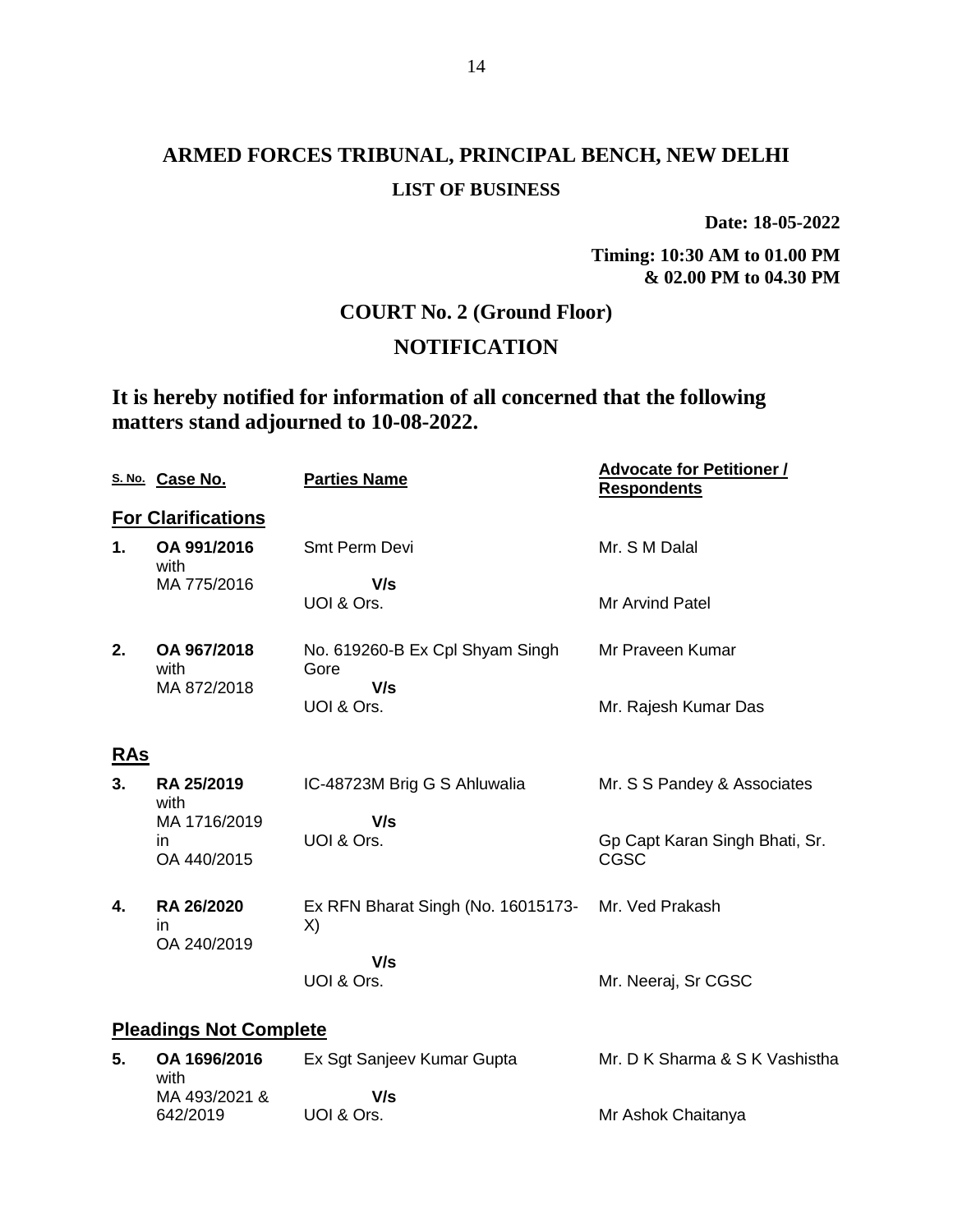**6. OA 1889/2018** with MA 1593/2019 JC-540787L Ex Sub Mahendra Singh  **V/s** UOI & Ors. Mr. VS Kadian Mr. Ashok Chaitanya **7. OA 175/2019** with MA 1694/2020 IC-46944A Maj G Sanjeev (Retd.)  **V/s** UOI & Ors. Ms. Sangeeta Tomar Mr VS Tomar **8. OA 226/2019** with MA 208/2021 Ex Sep Dvr (MT) Sanjeev Kumar(No 14650613K)  **V/s** UOI & Ors. Mr Mohan Kumar & Associates Mr. J S Rawat **9. OA 913/2019** NR-17378H Col (Mrs.) J S Gahlon (Retd.)  **V/s** UOI & Ors. Mr. Indra Sen Singh/Abhishek Singh Mr. Ashok Chaitanya **10. OA 1543/2019** with MA 2489/2019 & 2535/2021 Ex CPL T K Doraiswamy (NO 220993)  **V/s** UOI & Ors. Mr. Ajit Kakkar & Associates Mr. J S Rawat **11. OA 1638/2019** with MA 165/2021 Gp Capt Sunil Baveja (Retd) (No 18386)  **V/s** UOI & Ors. Mr. Baljeet Singh Mr. Avdhesh Kumar Singh **12. OA 1766/2019** with MA 2668/2019 & 732/2020 Ex Hony Nb Sub Anil Kumar (No 1477798 W)  **V/s** UOI & Ors. Mr Praveen Kumar Mr. J S Yadav **13. OA 215/2020** with MA 2219/2020 Ex Nb Sub Rajpal Singh (JC 131676 Y) Mr DS Kauntae  **V/s** UOI & Ors. Gp Capt Karan Singh Bhati, Sr. CGSC **14. OA 223/2020** with MA 245/2020 Ex Nk Rajender Prasad (4062991-A)  **V/s** UOI & Ors. Mr. Praveen Kumar Ms. Suman Chauhan **WITH 15. OA 823/2021** Col Satnam Singh (IC 49780 A) Mr KR Verma

Mr Y P Singh

 **V/s** UOI & Ors.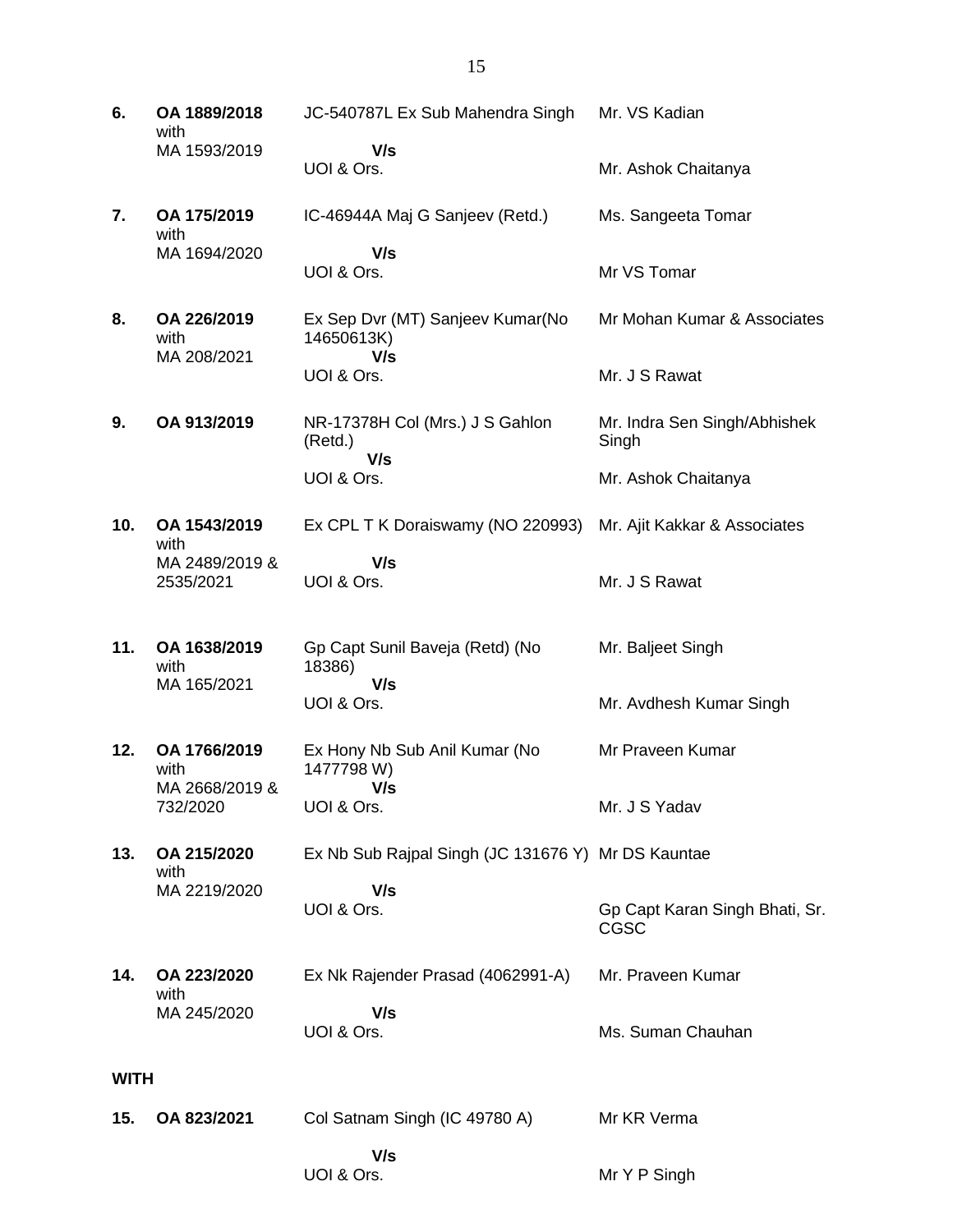| 16. | OA 230/2020<br>with                    | Ex Sgt Harendar Prasad                              | Mr Durgesh Kumar Sharma      |
|-----|----------------------------------------|-----------------------------------------------------|------------------------------|
|     | MA 2312/2020 &<br>254/2020             | V/s<br>UOI & Ors.                                   | Mr Prabodh Kumar             |
| 17. | OA 305/2020<br>with<br>MA 2066/2020 &  | Ex MWO Govind Narayan Mishra<br>$(662139-B)$        | Mr. Ajit Kakkar              |
|     | 395/2020                               | V/s<br>UOI & Ors.                                   | Mr. Y P Singh                |
| 18. | OA 398/2020<br>with                    | IC-42069L Col Satbir Singh (Retd.)                  | Mr. Shakti Chand Jaidwal     |
|     | MA 2136/2020 &<br>484/2020             | V/s<br>UOI & Ors.                                   | Ms. Jyotsna Kaushik          |
| 19. | OA 403/2020<br>with                    | Ex Nk Bodu Ram Swami (14532827)                     | Mr. A K Trivedi & Associates |
|     | MA 1758/2020                           | V/s<br>UOI & Ors.                                   | Mr Avdhesh Kumar Singh       |
| 20. | OA 789/2020<br>with                    | Ex LS(RP) Sandeep Singh Arora<br>$(137008-H)$       | Mr. Ved Prakash              |
|     | MA 596/2022                            | V/s<br>UOI & Ors.                                   | Mr. S D Windlesh             |
| 21. | OA 790/2020<br>with                    | EX PO ME Amit Kumar (210619-F)                      | Mr. Ved Prakash              |
|     | MA 1409/2022                           | V/s<br>UOI & Ors.                                   | Mr. Rajeev Kumar             |
| 22. | OA 791/2020<br>with<br>MA 1415/2021    | Ex PO ME Anil Kumar Kushwaha<br>$(210470-T)$<br>V/s | Mr. Ved Prakash              |
|     |                                        | UOI & Ors.                                          | Ms. Jyotsna Kaushik          |
| 23. | OA 794/2020                            | 681269-G Ex JWO Avdhesh Kumar<br>Gautam             | Mr Ved Prakash               |
|     |                                        | V/s<br>UOI & Ors.                                   | Mr. Y P Singh                |
| 24. | OA 797/2020<br>with                    | Ex Sgt D Govinda Rao (No 780098F)                   | Mr. Ram Kamal Prasad         |
|     | MA 526/2021,<br>595/2022 &<br>924/2020 | V/s<br>UOI & Ors.                                   | Mr. Anil Gautam              |
| 25. | OA 803/2020<br>with<br>MA 2508/2021    | Ex MC AA II Sunil Kumar Upadhyay<br>(No 182103 Y)   | Mr Ved Prakash               |
|     |                                        | V/s                                                 |                              |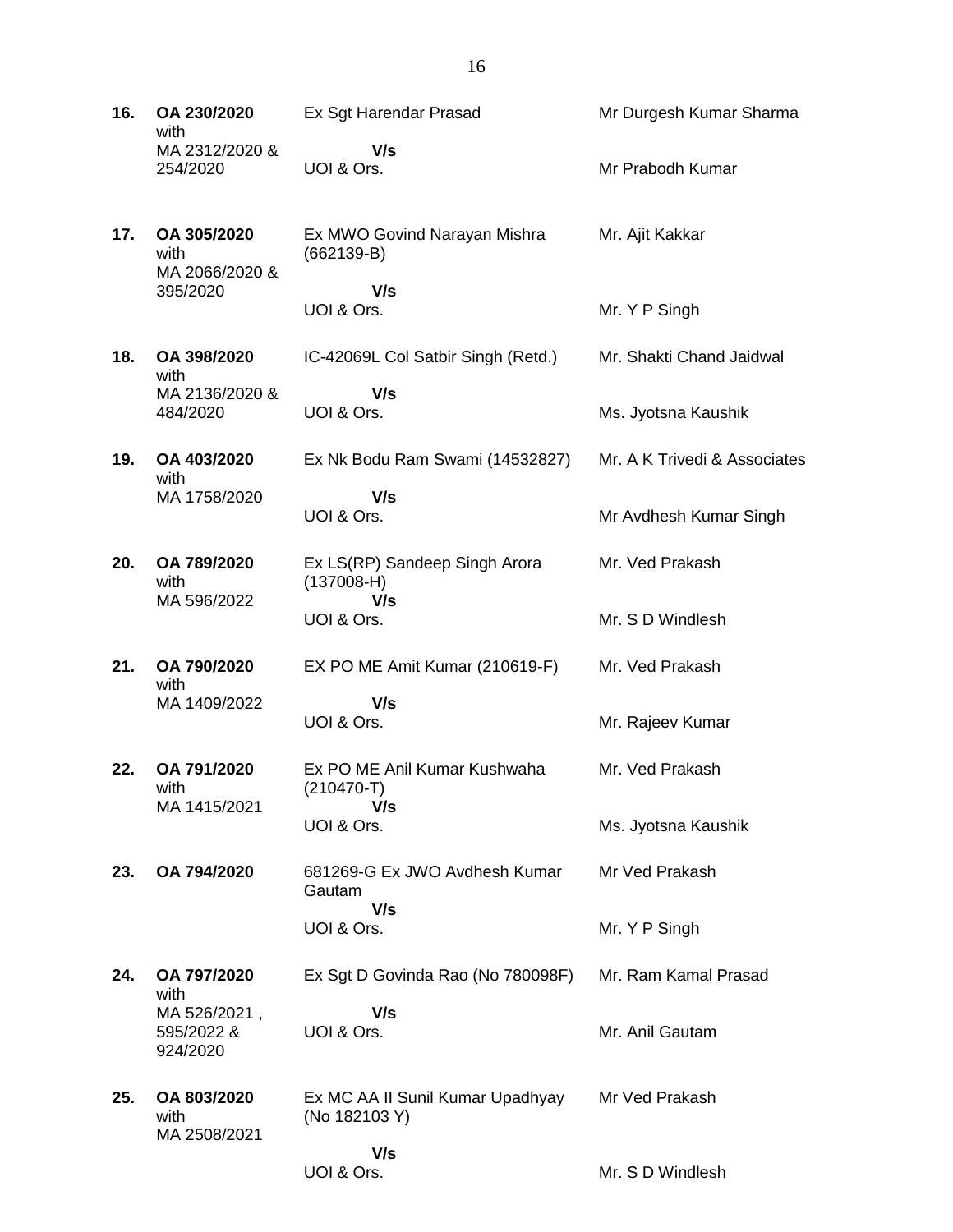| 26. | OA 806/2020                          | 764004 N Cpl Pradip Kumar<br>Manandhar (Retd)<br>V/s                        | Mr. Ajeet Yadav / Mr. Rakesh Kr<br>Singh     |
|-----|--------------------------------------|-----------------------------------------------------------------------------|----------------------------------------------|
|     |                                      | UOI & Ors.                                                                  | Mr. Avdhesh Kumar Singh                      |
| 27  | OA 807/2020<br>with                  | 786123-T Sgt Ankit Srivastava (Retd.)                                       | Mr. Ajeet Yadav & Mr. Rakesh Kr<br>Singh     |
|     | MA 293/2022                          | V/s<br>UOI & Ors.                                                           | Mr. Neeraj, Sr. CGSC                         |
| 28. | OA 808/2020                          | 749283-R Ex Sgt Shivendra Singh                                             | Mr Rakesh Kumar Singh &<br>Associates        |
|     |                                      | V/s<br>UOI & Ors.                                                           | Dr. Vijendra Singh Mahndiyan                 |
| 29. | OA 810/2020                          | Lt Col David Toshi Jamir (TA 42454)<br>Retd                                 | Mr Naresh Ghai & Mr Rajesh<br>Nandal         |
|     |                                      | V/s<br>UOI & Ors.                                                           | Mr. Ashok Chaitanya                          |
| 30. | OA 813/2020<br>with                  | IC-47788N Ex Capt Akhilesh Kapoor                                           | Mr SS Pandey & Associates                    |
|     | MA 969/2022                          | V/s<br>UOI & Ors.                                                           | Mr. K K Tyagi                                |
| 31. | OA 816/2020                          | Smt Munesh Tomar Widow of Late WO<br>Jai Prakash Tomar (No 690357-K)<br>V/s | Mr. Manoj Kr Gupta and Mr<br>Ramniwas Bansal |
|     |                                      | UOI & Ors.                                                                  | Dr. Vijendra Singh Mahndiyan                 |
| 32. | OA 817/2020<br>with<br>MA 1487/2021  | Ex MCAM-1 (Hony Lt) Narendra<br>Prasad Dash (147467-B)<br>V/s               | Mr Shakti Chand Jaidwal                      |
|     |                                      | UOI & Ors.                                                                  | Ms. Jyotsna Kaushik                          |
| 33. | OA 999/2020<br>with                  | Ex Sgt Karamvir (No 741599-T)                                               | Mr Ajit Kakkar                               |
|     | MA 1124/2020 &<br>2391/2021          | V/s<br>UOI & Ors.                                                           | Mr S D Windlesh                              |
| 34. | OA 1293/2020<br>with                 | Ex Nk DSC Arjan Singh (14541954 Y)                                          | Mr Ved Prakash                               |
|     | MA 938/2021                          | V/s<br>UOI & Ors.                                                           | Mr. Prabodh Kumar                            |
| 35. | OA 1294/2020<br>with<br>MA 1491/2021 | Ex Sep DSC Kamlesh Kumar Singh<br>(14588369 K)                              | Mr Ved Prakash                               |
|     |                                      | V/s<br>UOI & Ors.                                                           | Ms. Jyotsna Kaushik                          |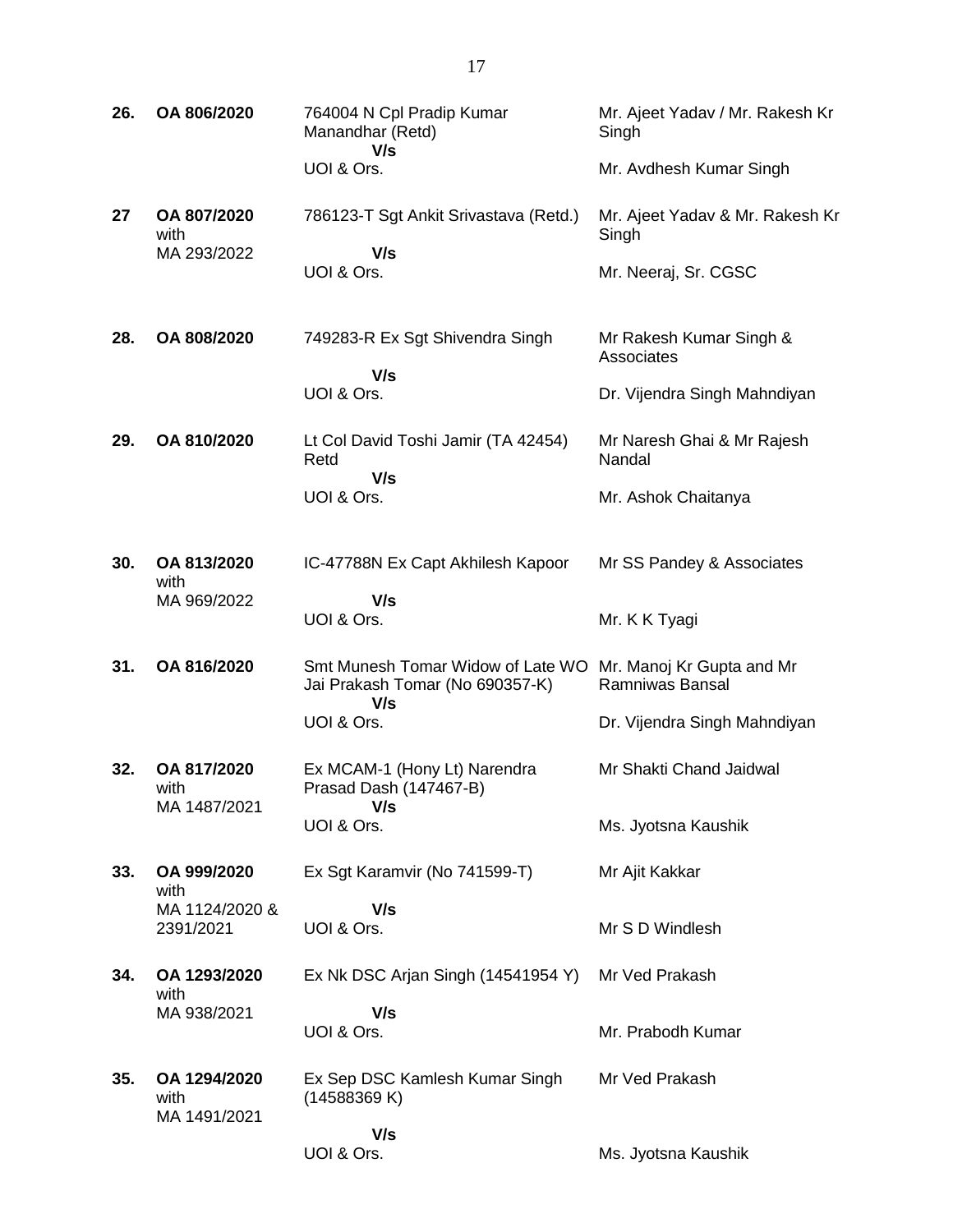**36. OA 1297/2020** with MA 1553/2020 Ex EAP 3 Pakki Suresh (181879 N)  **V/s** UOI & Ors. Mr Ved Prakash Mr. V Pattabhi Ram **37. OA 1303/2020** Ex Sep Shadi Ram (1146331)  **V/s** UOI & Ors. Mr. Trivedi & Associates Ms Jyotsana Kaushik **38. OA 1319/2020** with MA 1575/2020 & 2050/2021 Smt Ramawati Widow of Late WO RN Seth (245104)  **V/s** UOI & Ors. Mr Manoj Kr Gupta Dr. Vijendra Singh Mahndiyan **39. OA 1581/2020** with MA 1380/2021 No. 6934915-A Hav Arvind Kumar (Retd.)  **V/s** UOI & Ors. Ms. Archana Ramesh Ms Jyotsna Kaushik **40. OA 1632/2020** with MA 1217/2021 & 1876/2020 Ex Sgt Sanjeev Kumar Sharma (No 731454 S)  **V/s** UOI & Ors. Mr Ved Prakash & Mr Devendra Kumar Mr K K Tyagi **41. OA 1837/2020** Midshipman Aman Kumar ( P No - 2700/97 - INAC)  **V/s** UOI & Ors. Ms. Archana Ramesh Mr Harish V Shankar **42. OA 1923/2020** IC-16993N Col Anil Bhatia (Retd.)  **V/s** UOI & Ors. Mr. Aditya Puar Mr Shyam Narayan **43. OA 1947/2020** with MA 1373/2021 & 2251/2020 Ex Sgt Kamlesh Kumar Singh (No 763990 B)  **V/s** UOI & Ors. Mr Durgesh Kumar Sharma Mr K K Tyagi **44. OA 1949/2020** with MA 1909/2021 & 2253/2020 Col Hemraj Singh Parmar (Retd) (IC 48080 A)  **V/s** UOI & Ors. Mr Shakti Chand Jaidwal Mr JS Rawat **45. OA 23/2021** with MA 2291/2021 & 30/2021 Ex SWA 3 Yogesh Pal (No 194289 T)  **V/s** UOI & Ors. Mr Ved Prakash Mr Prabodh Kumar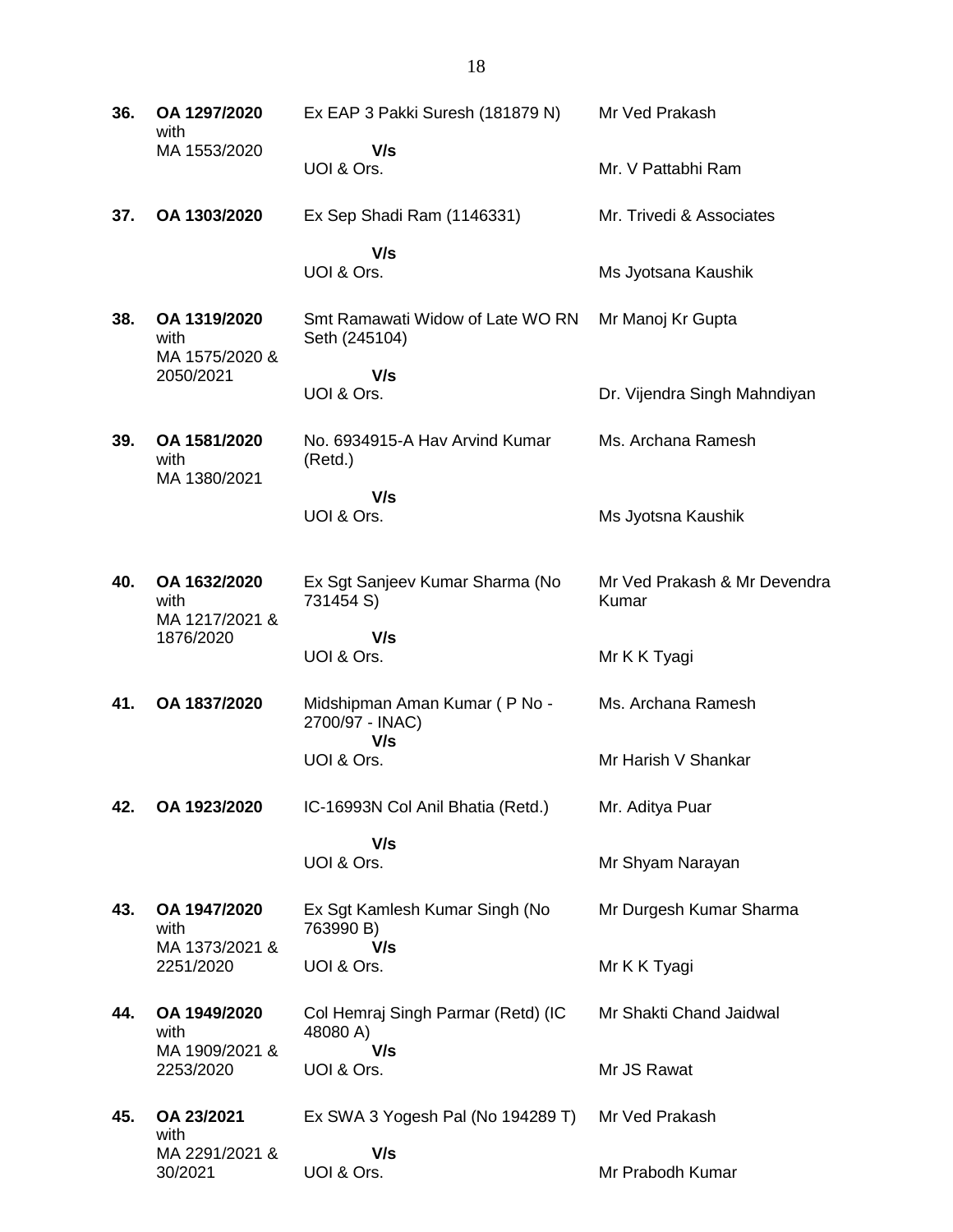| 46. | OA 24/2021                        | (18338 L) AVM Laxmi Narain Sharma<br>(Retd)                       | Mr Ajit Kakkar & Associates             |
|-----|-----------------------------------|-------------------------------------------------------------------|-----------------------------------------|
|     |                                   | V/s<br>UOI & Ors.                                                 | Mr Neeraj, Sr CGSC                      |
| 47. | OA 29/2021<br>with<br>MA 390/2022 | Lt Cdr S Ganesh Kapoor (06783R)<br>(Retd)<br>V/s                  | Mr Satya Saharawat & Ms Aditi<br>Laxman |
|     |                                   | UOI & Ors.                                                        | Mr. Arvind Patel                        |
| 48. | OA 31/2021<br>with<br>MA 34/2021  | Ex Hav Wagh Deepak Dagadu<br>(2794785K)<br>V/s                    | Mr Durgesh Kumar Sharma                 |
|     |                                   | UOI & Ors.                                                        | Mr. Ashok Chaitanya                     |
| 49. | OA 35/2021<br>with<br>MA 38/2021  | Ex Sgt George Mathew (S.No. 796666- Mr Durgesh Kumar Sharma<br>T) |                                         |
|     |                                   | V/s<br>UOI & Ors.                                                 | Mr. Rajeev Kumar                        |
| 50. | OA 38/2021<br>with                | Ex MWO Gobinda Chandra Adhikary<br>(290808 H)                     | Mr Durgesh Kumar Sharma                 |
|     | MA 1054/2022 &<br>44/2021         | V/s<br>UOI & Ors.                                                 | Mr. Rajeev Kumar                        |
| 51. | OA 39/2021<br>with<br>MA 45/2021  | Ex CFN Chandan Kumar Thakur<br>(14656080 H)<br>V/s                | Mr Ajit Kakkar & Associates             |
|     |                                   | UOI & Ors.                                                        | Mr. S D Windlesh                        |
| 52. | OA 56/2021<br>with                | Ex Sgt Luxmi Narayan (709491 G)                                   | Mr Praveen Kumar                        |
|     | MA 71/2021                        | V/s<br>UOI & Ors.                                                 | Mr. Rajeev Kumar                        |
| 53. | OA 57/2021<br>with                | Ex Ls (UW) Satya Prakash (211940 H) Mr Ved Prakash                |                                         |
|     | MA 593/2022                       | V/s<br>UOI & Ors.                                                 | None                                    |
| 54. | OA 247/2021                       | Ex PO AF Rajesh Panda (212554 B)                                  | Mr Ved Prakash & Mr Devendra<br>Kumar   |
|     |                                   | V/s<br>UOI & Ors.                                                 | Gp Capt Karan Singh Bhati, Sr<br>CGSC   |
| 55. | OA 248/2021<br>with               | WO Karimireddy Gopi (Retd) (No<br>674804)                         | Mr Manoj Kr Gupta                       |
|     | MA 116/2022                       | V/s<br>UOI & Ors.                                                 | Mr Y P Singh                            |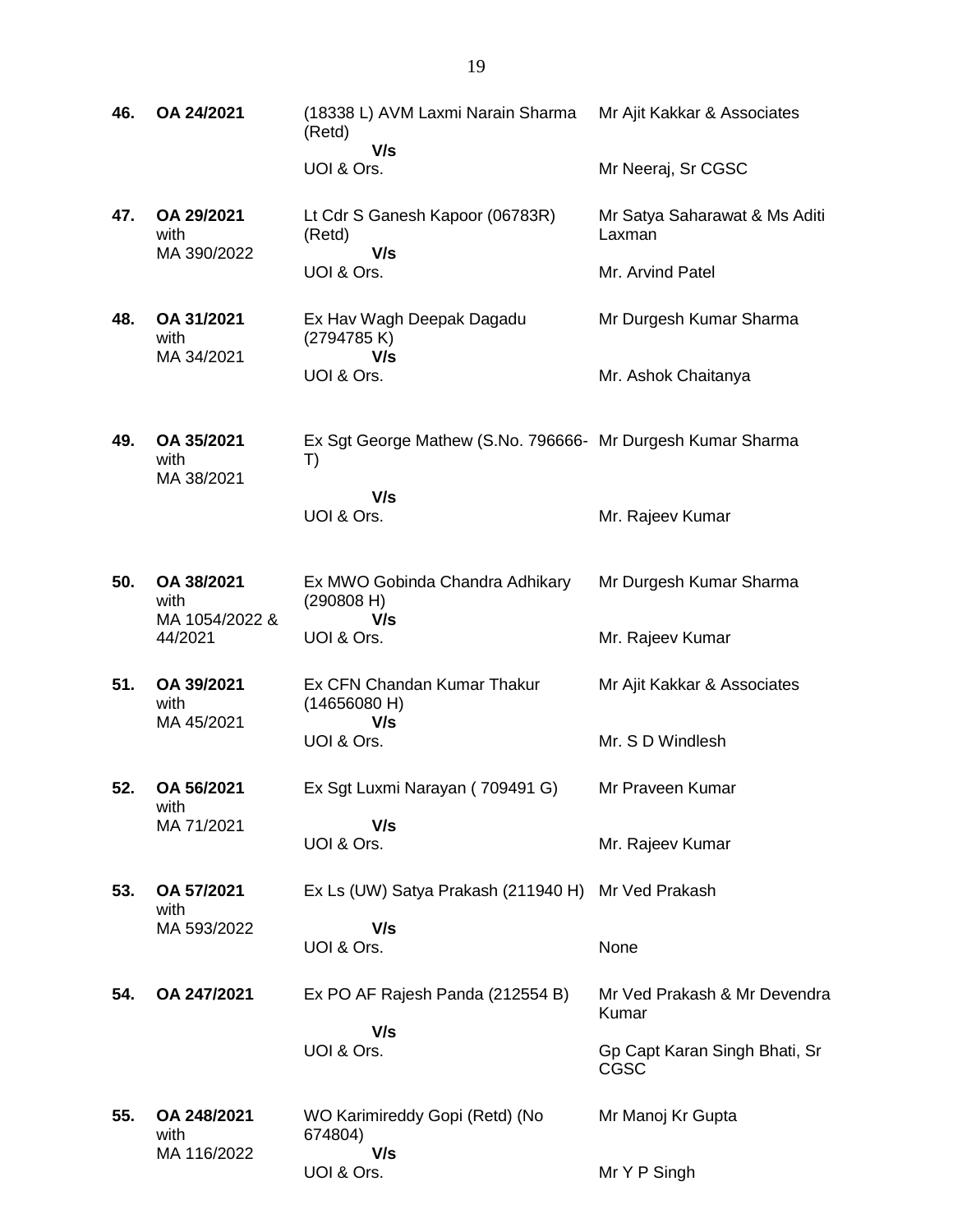| 56. | OA 264/2021<br>with                  | Ex Sgt Brajesh Kumar (780218-N)                                         | Mr Omprakash Kr Srivastava &<br>Rajesh Kumar |
|-----|--------------------------------------|-------------------------------------------------------------------------|----------------------------------------------|
|     | MA 310/2021                          | V/s<br>UOI & Ors.                                                       | Gp Capt Karan Singh Bhati, Sr<br>CGSC        |
| 57. | OA 324/2021                          | Ex Hav (ACP-1) PB Reddy (15376671- Mr J P Sharma & Associates<br>H)     |                                              |
|     |                                      | V/s<br>UOI & Ors.                                                       | Dr. Vijendra Singh Mahndiyan                 |
| 58. | OA 421/2021<br>with                  | Ex Gnr Bodu Ram (14477585 H)                                            | Mr Virender Singh Kadian                     |
|     | MA 2166/2021 &<br>491/2021           | V/s<br>UOI & Ors.                                                       | Mr J S Rawat                                 |
| 59. | OA 654/2021                          | LT Col Ashok S U (Retd.) (DS-12268K) Mr Ajit Kakkar & Associates        |                                              |
|     | with<br>MA 1195/2021                 | V/s                                                                     |                                              |
|     |                                      | UOI & Ors.                                                              | Dr. Vijendra Singh Mahndiyan                 |
| 60. | OA 1145/2021                         | Lt Col Harnek Singh (Service No TC-<br>31541H)<br>V/s                   | Mr O S Punia                                 |
|     |                                      | UOI & Ors.                                                              | Mr. K K Tyagi                                |
| 61. | OA 1147/2021                         | Cdr Rameshwar Lal (Retd) (No 89773<br>B)<br>V/s                         | Mr Shakti Chand Jaidwal                      |
|     |                                      | UOI & Ors.                                                              | Mr. Y P Singh                                |
| 62. | OA 1148/2021<br>with                 | Smt Munni Devi Widow of Late Sub<br>Ram Gopal Singh (JC-470981A)<br>V/s | Mr Virender Singh Kadiyan                    |
|     | MA 1054/2021                         | UOI & Ors.                                                              | Mr. Ashok Chaitanya                          |
| 63. | OA 1151/2021<br>with<br>MA 1057/2021 | Ex Hav (Hony Nb Sub) Anand Pal (No<br>2675551W)                         | Mr Ashok Kumar & Pardeep<br>Singh Nandal     |
|     |                                      | V/s<br>UOI & Ors.                                                       | Mr. Avdhesh Kumar Singh                      |
| 64. | OA 1152/2021<br>with                 | Ex JWO Vijay Shankar (694509T)                                          | Mr V S Kadian                                |
|     | MA 1058/2021                         | V/s<br>UOI & Ors.                                                       | Dr. Vijendra Singh Mahndiyan                 |
| 65. | OA 1156/2021<br>with                 | Ex EA (R) III Shivam Katiyar (128036-T Mr Ved Praksh & Devendra         | Kumar                                        |
|     | MA 1042/2022                         | V/s<br>UOI & Ors.                                                       | Mr. Y P Singh                                |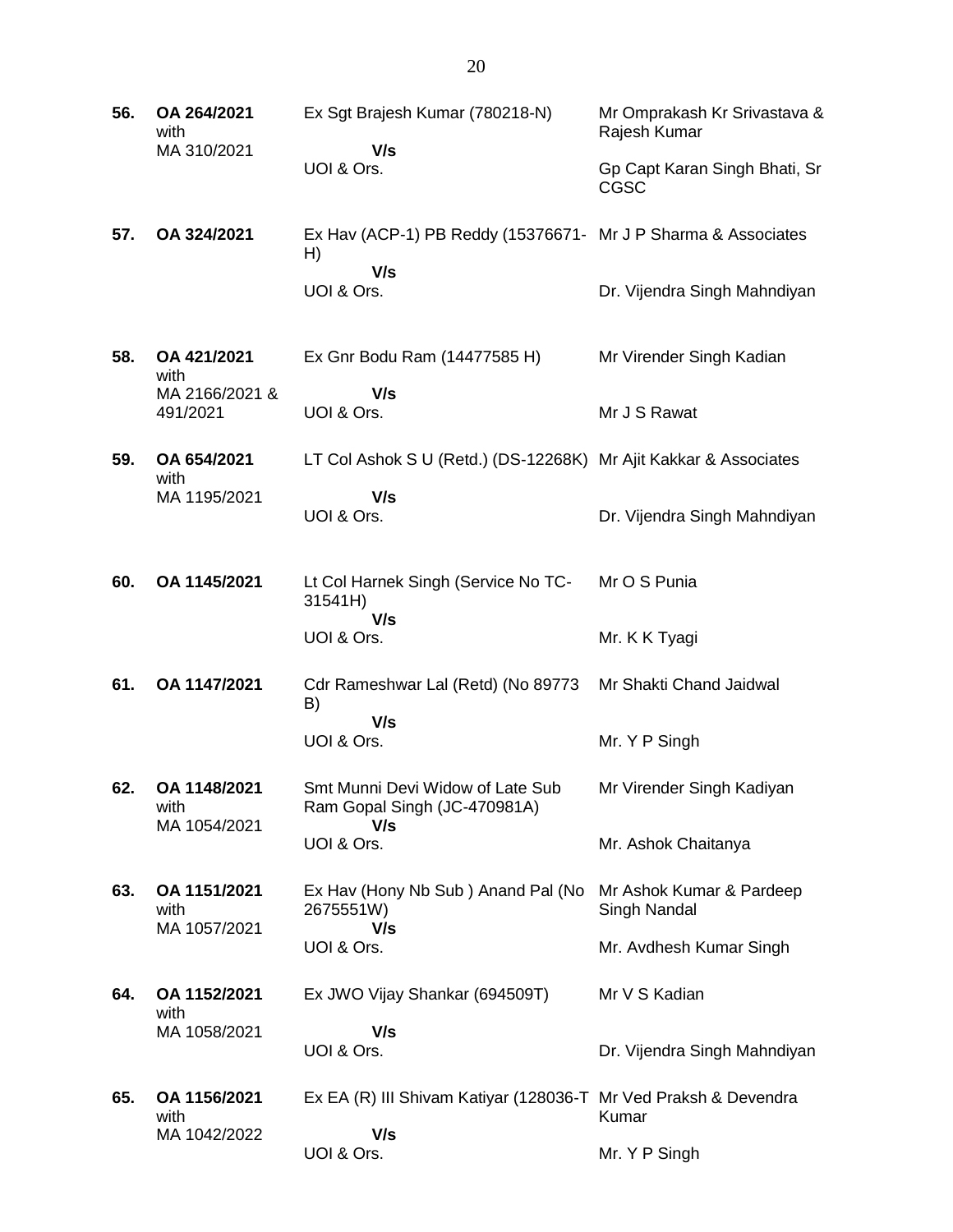**66. OA 1157/2021** with MA 1060/2021 & 594/2022 MWO (HFO) Hiraman Singh (641016- B)  **V/s** UOI & Ors. Mr Bharat Singh & Associates Mr. Waize Ali Noor **67. OA 1586/2021** with MA 1524/2021 Ex Sgt Uday Pratap Singh (No 777262 Mr Ajit Kakkar & Associates R)  **V/s** UOI & Ors. Mr. V Pattabhi Ram **68. OA 1587/2021** Ex NK Sandesh Kumar (14664592-K)  **V/s** UOI & Ors. Mr Arvind Kumar & Associates Mr Rajeev Kumar **69. OA 1589/2021** Sub Maj (Hony Capt) Koshalendra Kumar (Retd) (JC 756991 X)  **V/s** UOI & Ors. Mr S S Pandey & Associates Mr. Anil Gautam **70. OA 1590/2021** with MA 1526/2021 (IC-61055 A) Lt Col Vikram Mann  **V/s** UOI & Ors. Mr Ankur Chhibber Ms. Suman Chauhan **71. OA 1591/2021** with MA 1527/2021 WO Vishunpal Singh (Service No. 672941-S)  **V/s** UOI & Ors. Mr Ramniwas Bansal Mr. J S Yadav **72. OA 2390/2021** (673628) MWO Ahamad Akram Bashir Mr Manoj Kumar Gupta (Retd)  **V/s** UOI & Ors. Ms Jyotsna Kaushik **73. OA 2409/2021** with MA 2512/2021 & MA 1396/2022 Smt Raj Bala Wd/O Ex Hav Hony Nb Sub Late Yad Ram (14205285-F)  **V/s** UOI & Ors. Mr Virender Singh Kadian Mr Prabodh Kumar **74. OA 2410/2021** with MA 2513/2021 (IC-44097 W) Col Harjeet Singh (Retd) Mr O S Punia  **V/s** UOI & Ors. Mr V Pattabhi Ram **75. OA 2411/2021** Ex LEM (R) Dipen Singha (213796 A)  **V/s** UOI & Ors. Mr Ved Prakash & Mr Devendra Kumar Mr Rajeev Kumar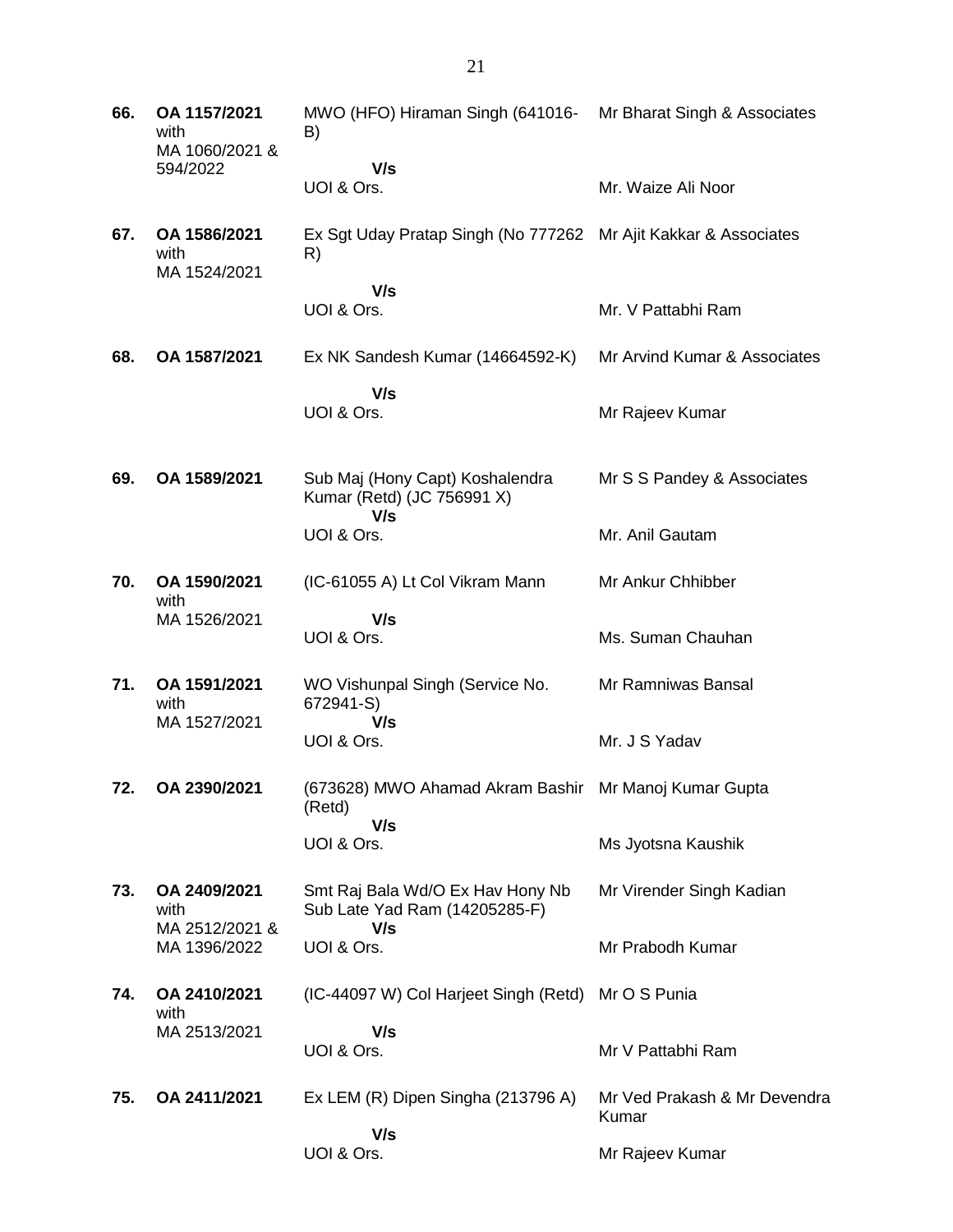| 76.         | OA 2412/2021<br>with<br>MA 2515/2021         | Ex JWO Kishore Kumar Jha (S No<br>680948-T)<br>V/s           | Mr Kritendra Tiwari                   |
|-------------|----------------------------------------------|--------------------------------------------------------------|---------------------------------------|
|             |                                              | UOI & Ors.                                                   | Mr Rajeev Kumar                       |
| 77.         | OA 2413/2021<br>with                         | (51313 W) Cdr Jayakrishnan N Nair<br>(Retd)                  | Mr Shakti Chand Jaidwal               |
|             | MA 2516/2021                                 | V/s<br>UOI & Ors.                                            | Mr. Avdhesh Kumar Singh               |
|             | <b>Pleadings Complete</b>                    |                                                              |                                       |
| 78.         | OA 1564/2016                                 | Lt Col Prem Singh Choudhary (Retd)                           | Mr. V S Kadian                        |
|             |                                              | V/s<br>UOI & Ors.                                            | Mr Satya Ranjan Swain                 |
| 79.         | OA 2/2017<br>with                            | LAC Rajesh Kumar                                             | Mr. Rajiv Manglik & Mr A K<br>Trivedi |
|             | MA 1578/2019<br>(OA 148/2016<br>(RB, Mumbai) | V/s<br>UOI & Ors.                                            | Mr Harish V Shankar                   |
| <b>WITH</b> |                                              |                                                              |                                       |
| 80.         | OA 1197/2018                                 | LAC Raejsh Kumar (917505-R)                                  | Mr. Rajiv Manglik & A K Trivedi       |
|             |                                              | V/s<br>UOI & Ors.                                            | Mr. Harish V Shankar                  |
| 81.         | OA 50/2018                                   | Fg Offr Simran Sodhi (23841-N) (Retd) Mr. Ajit Kakkar<br>V/s |                                       |
|             |                                              | UOI & Ors.                                                   | Mr Ashok Chaitanya                    |
| 82.         | OA 1169/2018                                 | Maj KK Tiwari (Retd) (IC-37474-Y)                            | Mr Shakti Chand Jaidwal               |
|             |                                              | V/s<br>UOI & Ors.                                            | Mr J S Yadav                          |
| 83.         | OA 1429/2018<br>with                         | Ex Chear Karnail Singh (No.180960Z)<br>& Ors.                | Mr. V S Kadian                        |
|             | MA 1443/2018                                 | V/s<br>UOI & Ors.                                            | Mr. Ashok Chaitanya                   |
| 84.         | OA 1502/2018                                 | No. 151502-Z Ex L/CK (S) Narayan<br>Rajput                   | Mr. Anil Kumar Srivastava             |
|             |                                              | V/s<br>UOI & Ors.                                            | Dr. Vijendra Singh Mahndiyan          |
|             |                                              |                                                              |                                       |

**85. OA 1513/2018** Smt Leela Devi Mother of Sep Late Nabab Singh No. 3167236  **V/s** UOI & Ors. Mr. Trilok Nath Saxena, H C Kharbanda Mr. Shyam Narayan for R 1-3 & None for R-4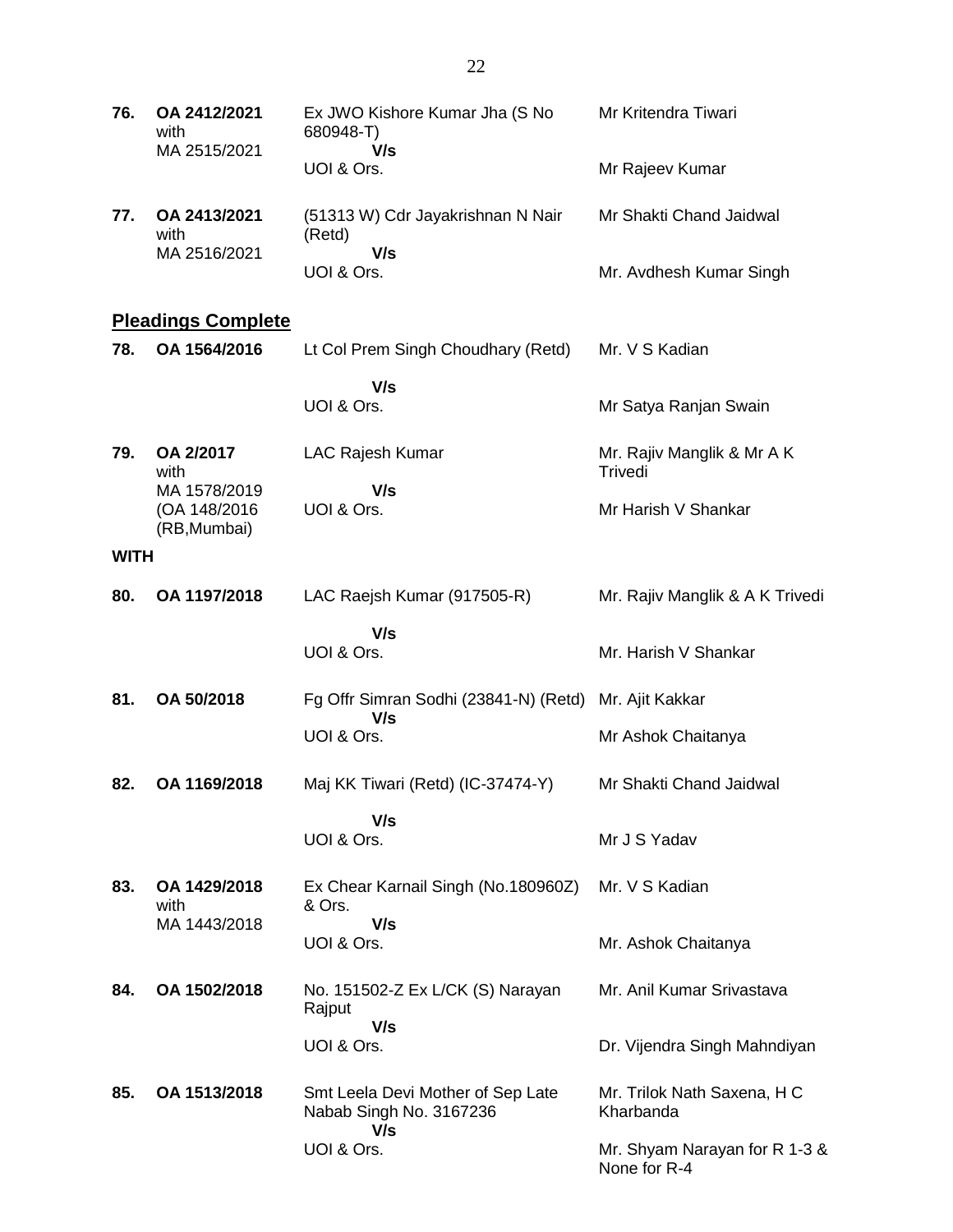| 86. | OA 1593/2018<br>with                 | No. 13987775-P Ex Rect Sanjay<br>Kumar                                                               | Mr. Y P Sharma & A K Tyagi                    |
|-----|--------------------------------------|------------------------------------------------------------------------------------------------------|-----------------------------------------------|
|     | MA 1938/2018                         | V/s<br>UOI & Ors.                                                                                    | Mr. Y P Singh                                 |
| 87. | OA 1740/2018<br>with<br>MA 1928/2018 | Ex Sgt Parvinder Pal Singh<br>No.768125-R<br>V/s                                                     | Mr. Ajit Kakkar                               |
|     |                                      | UOI & Ors.                                                                                           | Mr. Harish V Shankar                          |
| 88. | OA 1831/2018<br>with<br>MA 2034/2018 | Smt. Narmada W/O Late Nk<br>Ramkishan Sharma (14469084-N)<br>V/s                                     | Mr. Praveen Kumar                             |
|     |                                      | UOI & Ors.                                                                                           | Mr. Arvind Patel                              |
| 89. | OA 1865/2018<br>with<br>MA 2057/2018 | No. 181131-N Ex AG CHERA M<br>Kishore Kiran<br>V/s                                                   | Mr. Ved Prakash                               |
|     |                                      | UOI & Ors.                                                                                           | Mr. Shyam Narayan                             |
| 90. | OA 2021/2018<br>with                 | Ex Sgt Parveen Kumar (No 738605B)                                                                    | Mr. Anuj Saini                                |
|     | MA 1635/2019                         | V/s<br>UOI & Ors.                                                                                    | Mr. Y P Singh                                 |
| 91. | OA 2028/2018<br>with<br>MA 3055/2019 | Ex Nb Sub Mahabir Singh (No<br>14552764M)<br>V/s                                                     | Mr Om Prakash Kr Srivastava &<br>Rajesh Kumar |
|     |                                      | UOI & Ors.                                                                                           | Mr. S D Windlesh                              |
| 92. | OA 8/2019<br>with                    | Ex Sgt S Rakesh (No 770848-F)                                                                        | Mr Praveen Kumar                              |
|     | MA 313/2019                          | V/s<br>UOI & Ors.                                                                                    | Mr. Shyam Narayan                             |
| 93. | OA 45/2019<br>with<br>MA 422/2019    | No. 17262K (MR-5700X) Gp Capt (TS) Mr. Anil Srivastava & Associates<br>Rajendra Singh (Retd.)<br>V/s |                                               |
|     |                                      | UOI & Ors.                                                                                           | Mr. Y P Singh                                 |
| 94. | OA 810/2019<br>with<br>MA 1434/2019  | Ex Sgt Mangal Kumar Chaudhary (No<br>773656N)<br>V/s                                                 | Mr. Ved Prakash                               |
|     |                                      | UOI & Ors.                                                                                           | Mr SD Windlesh                                |
| 95. | OA 829/2019                          | Ex AC (U/T) Dinesh Kumar Kumawat<br>(No 8991085 T)<br>V/s                                            | Mr Ajit Kakkar & Associates                   |
|     |                                      | UOI & Ors.                                                                                           | Mr. Anil Gautam                               |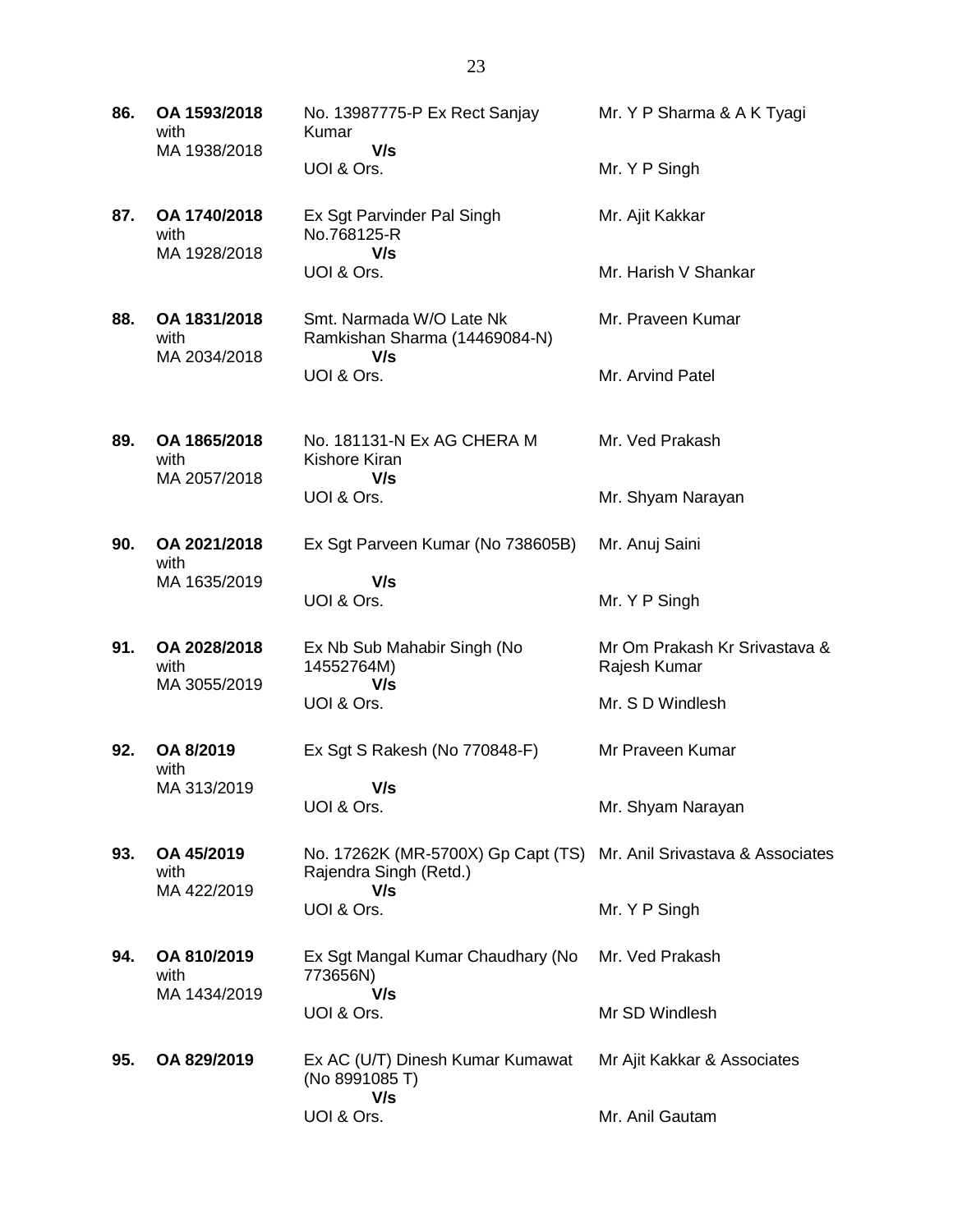| 96.  | OA 972/2019                               | HFO Harish Chandra Rikhari (Retd)<br>(No 673934)                             | Mr Baljeet Singh             |
|------|-------------------------------------------|------------------------------------------------------------------------------|------------------------------|
|      |                                           | V/s<br>UOI & Ors.                                                            | Mr. K K Tyagi                |
| 97.  | OA 1041/2019<br>with                      | IC-47818A Col Surendar Mohan (Retd) Mr. VS Kadian                            |                              |
|      | MA 1715/2019                              | V/s<br>UOI & Ors.                                                            | Mr. Neeraj, Sr. CGSC         |
| 98.  | OA 1083/2019                              | IC-45921M Col GS Sodhi (Retd)                                                | Mr. Janak Raj Rana           |
|      |                                           | V/s<br>UOI & Ors.                                                            | Mr. Neeraj, Sr. CGSC         |
| 99.  | OA 1085/2019<br>with<br>MA 1760/2019      | Ex Sgt Mukesh Kumar Pandey (No<br>795766 A)<br>V/s                           | Mr Praveen Kumar             |
|      |                                           | UOI & Ors.                                                                   | Dr. Vijendra Singh Mahndiyan |
|      | 100. OA 1197/2019                         | Ex Hony Nb Sub Hanuta Ram Nain<br>(NO 6889990)<br>V/s                        | Mr. AK Trivedi & Associates  |
|      |                                           | UOI & Ors.                                                                   | Mr. K K Tyagi                |
|      | 101. OA 1233/2019<br>with<br>MA 1970/2019 | Smt Bimla Deepak Widow of JC-<br>751564X Nb Sub Late Rajender Singh<br>Khola | Mr. VS Kadian                |
|      |                                           | V/s<br>UOI & Ors.                                                            | Mr. Y P Singh                |
|      | 102. OA 1238/2019<br>with                 | Ex Hav Bir Singh (No 14591136 N)                                             | Mr Virender Singh Kadian     |
|      | MA 1975/2019                              | V/s<br>UOI & Ors.                                                            | Mr Avdhesh Kumar Singh       |
|      | 103. OA 1305/2019<br>with                 | Ex MACP Hav Nitin Sakha (No<br>5850788 P)                                    | Mr Praveen Kumar             |
|      | MA 2043/2019                              | V/s<br>UOI & Ors.                                                            | Mr. J S Yadav                |
|      | 104. OA 1371/2019<br>with                 | Cdr Davinder Singh (No 83972 W)<br>(Retd)                                    | Mr OS Punia                  |
|      | MA 1866/2020 &<br>2113/2019               | V/s<br>UOI & Ors.                                                            | Mr. Satya Ranjan Swain       |
| 105. | OA 1383/2019<br>with                      | Lt Col Harbans Singh (Retd) (IC 15593 Mr JP Sharma & Associates<br>P)        |                              |
|      | MA 2121/2019                              | V/s<br>UOI & Ors.                                                            | Mr. V S Tomar                |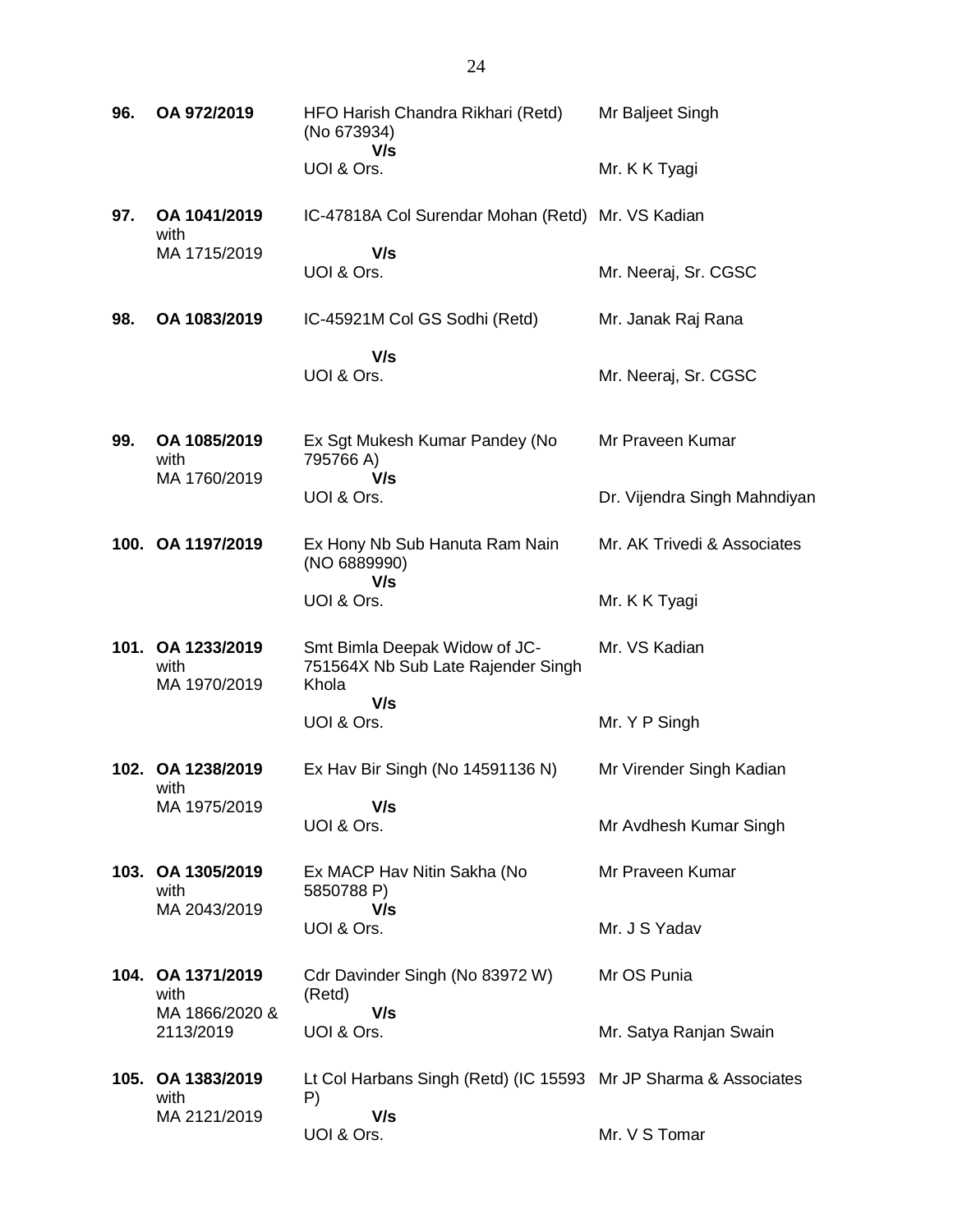| 106. OA 1429/2019<br>with                                | Ex AC (U/T) Karan Singh (No<br>7000213)                                                      | Mr Baljeet Singh                                                  |
|----------------------------------------------------------|----------------------------------------------------------------------------------------------|-------------------------------------------------------------------|
| MA 2625/2021                                             | V/s<br>UOI & Ors.                                                                            | Dr. Vijendra Singh Mahndiyan R<br>1 to 3 & 5, Mr JS Arora for R-4 |
| 107. OA 1467/2019<br>with<br>MA 2384/2019                | JC-169505-W Sub R Ponnmbalam<br>(Supdt B&R) (Retd.)<br>V/s                                   | Mr. Manoj Kr Gupta                                                |
|                                                          | UOI & Ors.                                                                                   | Mr. Neeraj Sr. CGSC                                               |
| 108. OA 1535/2019                                        | Wg Cdr Harvinder Singh Sandhu<br>(Retd) (No 24907)                                           | Mr Baljeet Singh                                                  |
|                                                          | V/s<br>UOI & Ors.                                                                            | Mr KK Tyagi                                                       |
| 109. OA 1767/2019<br>with<br>MA 2669/2019                | Ex Cfn Manoj Kr Mishra (No 7119362<br>K)<br>V/s                                              | Mr Manoj Kr Gupta                                                 |
|                                                          | UOI & Ors.                                                                                   | Mr. S D Windlesh                                                  |
| 110. OA 1904/2019                                        | No. 21750-K Wg Cdr A V Kale (Retd.)                                                          | Mr. Shakti Chand Jaidwal                                          |
|                                                          | V/s<br>UOI & Ors.                                                                            | Ms. Barkha Babbar                                                 |
| 111. OA 2058/2019<br>with<br>MA 1309/2020 &<br>2968/2019 | Sheetal @ Sabina Khatoon W/O Late<br>L/Dfr Sayyed Hidaytullah (No<br>7242370M) & Ors.<br>V/s | Mr. Adarsh Kumar Tiwari                                           |
|                                                          | UOI & Ors.                                                                                   | Mr. Shyam Narayan for R 1-3,<br>Ms. Anjali Vohra for R-4          |
| 112. OA 2062/2019                                        | No. 7787756-F L/Nk (MP) Kafeel<br>Ahmed                                                      | Mr. Anand Kumar                                                   |
|                                                          | V/s<br>UOI & Ors.                                                                            | Mr. Anil Gautam                                                   |
| 113. OA 2278/2019<br>with<br>MA 3184/2019                | Ex Hony Nb Sub Prem Shankar<br>Choubey (14293198-N)<br>V/s                                   | Mr. Praveen Kumar                                                 |
|                                                          | UOI & Ors.                                                                                   | Mr. Niranjan Das                                                  |
| 114. OA 2280/2019<br>with                                | Ex Hony Nb Sub Satyadeo Singh<br>$(14516134-F)$                                              | Mr. Praveen Kumar                                                 |
| MA 3186/2019                                             | V/s<br>UOI & Ors.                                                                            | Ms. Suman Chauhan                                                 |
| 115. OA 2361/2019                                        | Gp Capt Alok Goel (Retd)(No 18605 G) Mr Pushpendra Kumar Dhaka                               |                                                                   |
|                                                          | V/s                                                                                          |                                                                   |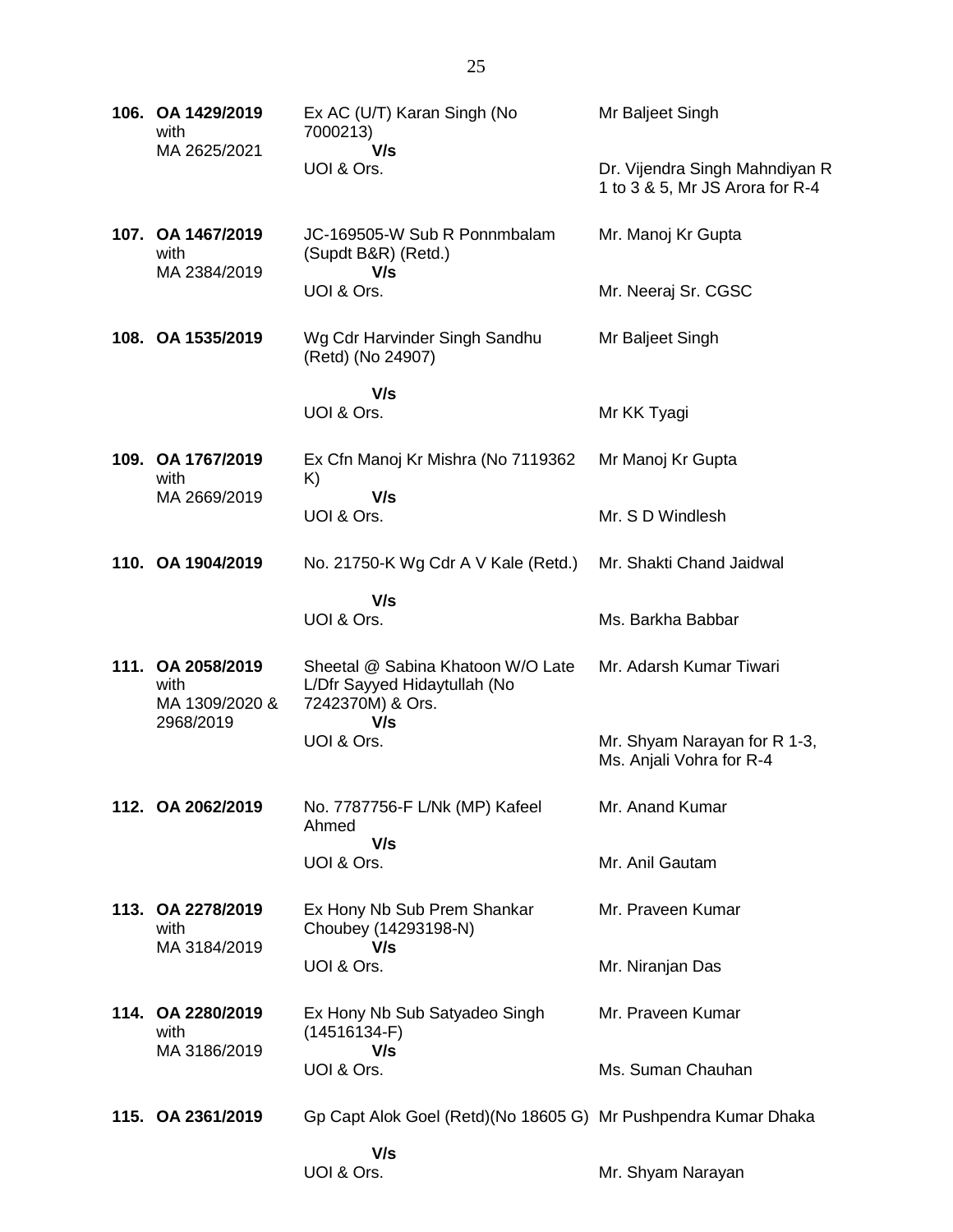| 116. OA 192/2020<br>with                   | SL-3909K Lt Col CP Johnson (Retd)                                          | Mr IS Yadav                                        |
|--------------------------------------------|----------------------------------------------------------------------------|----------------------------------------------------|
| MA 205/2020                                | V/s<br>UOI & Ors.                                                          | Mr. Barkha Babbar                                  |
| 117. OA 199/2020<br>with<br>MA 213/2020    | Smt. Mani Kala Devi W/O Late Amar<br>Bahadur Malla (Ex Rfn 5735221)<br>V/s | Ms. Pallavi Awasthi                                |
|                                            | UOI & Ors.                                                                 | Ms. Barkha Babbar                                  |
| 118. OA 224/2020<br>with<br>MA 1287/2021 & | Ex Nk Salunkhe Arjun Dnyandeo (No<br>6931774L)<br>V/s                      | Mr OS Punia                                        |
| 246/2020                                   | UOI & Ors.                                                                 | Mr Rajeev Kumar                                    |
| 119. OA 348/2020<br>with                   | No. 633279 HFO Rishi Tangar (Retd.)                                        | Mr. Manoj Kr Gupta                                 |
| MA 434/2020                                | V/s<br>UOI & Ors.                                                          | Mr. K K Tyagi                                      |
| 120. OA 402/2020                           | Ex JWO Jawaid Iqbal (No 704537 R)                                          | Mr Ajit Kakkar                                     |
|                                            | V/s<br>UOI & Ors.                                                          | Mr KK Tyagi                                        |
| 121. OA 409/2020<br>with<br>MA 504/2020    | Ex WO Ram Prawesh Sah (No 621955 Mr Praveen Kumar<br>A)                    |                                                    |
|                                            | V/s<br>UOI & Ors.                                                          | Mr K K Tyagi                                       |
| 122. OA 441/2020<br>with                   | Ex Aricraftsman 2 Shyam Lal (272917) Ms. Archana Ramesh                    |                                                    |
| MA 544/2020                                | V/s<br>UOI & Ors.                                                          | Mr. Anil Gautam                                    |
| 123. OA 640/2020                           | 14628261X Ex Hav Shiv Karan Singh                                          | Mr. Virender Singh Kadian                          |
|                                            | V/s<br>UOI & Ors.                                                          | Mr Anil Gautam                                     |
| 124. OA 796/2020<br>with                   | 741630 S Ex Sgt Sandeep Kumar                                              | Mr. Omprakash Kr. Srivastava &<br>Mr. Rajesh Kumar |
| MA 923/2020                                | V/s<br>UOI & Ors.                                                          | Mr. K K Tyagi                                      |
| 125. OA 798/2020                           | No. 2879822-K Ex Hav Sumer Singh,<br>SM                                    | Mr. JP Sharma & Associates                         |
|                                            | V/s<br>UOI & Ors.                                                          | Mr. Neeraj, Sr. CGSC                               |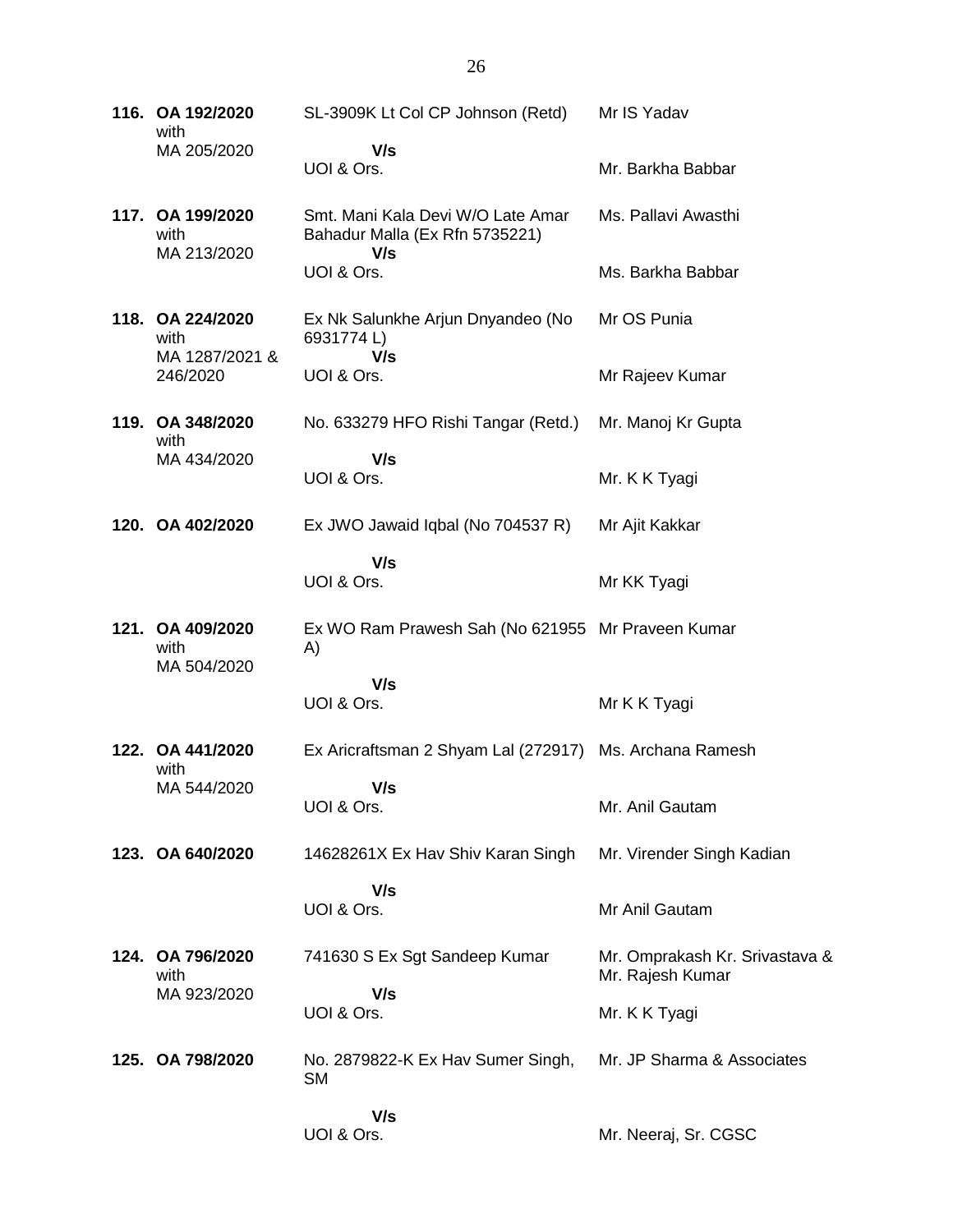| 126. OA 802/2020          | No. 690822-H Ex WO Keshaw Prasad Mr. JP Sharma & Associates<br>Tripathi |                                               |
|---------------------------|-------------------------------------------------------------------------|-----------------------------------------------|
|                           | V/s<br>UOI & Ors.                                                       | Mr. Y P Singh                                 |
| 127. OA 809/2020          | 786011-T Ex Sgt Ashok Kumar S                                           | Mr Rakesh Kumar Singh &<br>Associates         |
|                           | V/s<br>UOI & Ors.                                                       | Mr. Arvind Patel                              |
| 128. OA 811/2020<br>with  | 738712-A Ex Cpl Abraham R                                               | Mr. Ajit Kakkar                               |
| MA 927/2020               | V/s<br>UOI & Ors.                                                       | Mr. Harish V Shankar                          |
| 129. OA 815/2020          | WO Shyam Chand Dey (Retd.)<br>(627520)<br>V/s                           | Mr. BP Vaishnav & Associates                  |
|                           | UOI & Ors.                                                              | Mr. K K Tyagi                                 |
| 130. OA 1291/2020         | Lt Col Sunil Kumar Sanan (IC 55215<br>Y)(Retd)<br>V/s                   | Mr Indra Sen Singh & Mr<br>Abhishek Singh     |
|                           | UOI & Ors.                                                              | Gp Capt Karan Singh Bhati, Sr.<br><b>CGSC</b> |
| 131. OA 1302/2020<br>with | Ex Nb/Sub Bandaru Suri Babu (JC-<br>310037 N)                           | Mr. Praveen Kumar                             |
| MA 1561/2020              | V/s<br>UOI & Ors.                                                       | Mr. Avdhesh Kumar Singh                       |
| 132. OA 1304/2020<br>with | Ex LAC Syed Aslam Basha (950075 N) Mr Ajit Kakkar & Associates          |                                               |
| MA 1562/2020              | V/s<br>UOI & Ors.                                                       | Mr. S D Windlesh                              |
| 133. OA 1309/2020<br>with | GP Cpt AK Pradhan (Retd.) (17162 B)                                     | Mr Indra Sen Singh & Mr<br>Abhishek Singh     |
| MA 1565/2020              | V/s<br>UOI & Ors.                                                       | Mr. K K Tyagi                                 |
| 134. OA 119/2021          | No 773445 Sgt Manoj Kumar Shaw<br>(Retd)                                | Mr Manoj Kr Gupta                             |
|                           | V/s<br>UOI & Ors.                                                       | Mr. Harish V Shankar                          |
| 135. OA 121/2021<br>with  | Ex NC(E) Pushkar Singh Negi (Ser No. Mr Praveen Kumar<br>800943 T)      |                                               |
| MA 132/2021               | V/s<br>UOI & Ors.                                                       | Mr Arvind Patel                               |
| 136. OA 159/2021          | JWO VK Chaudhary (Retd) (No                                             | Mr Manoj Kr Gupta                             |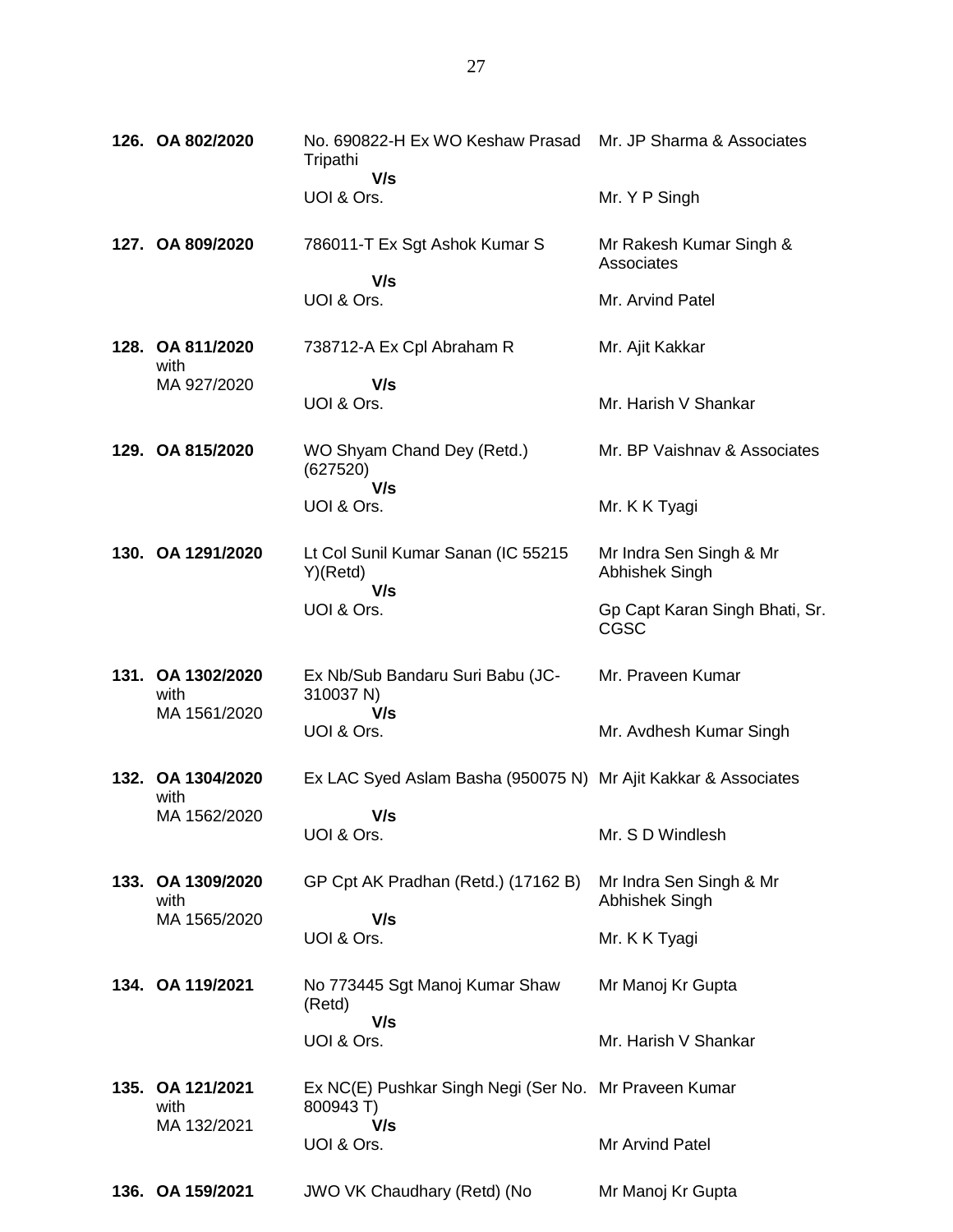|                                            | 637892L)                                                        |                                                         |
|--------------------------------------------|-----------------------------------------------------------------|---------------------------------------------------------|
|                                            | V/s<br>UOI & Ors.                                               | Mr Neeraj, Sr CGSC                                      |
| 137. OA 160/2021                           | Ex CPO (CD) Dilip Kumar Shaw (No<br>132634-T)                   | Mr Ved Prakash                                          |
|                                            | V/s<br>UOI & Ors.                                               | Mr J S Yadav                                            |
| 138. OA 250/2021<br>with<br>MA 299/2021    | (21873 T) Sqn Ldr Manish Sharma<br>(Retd)                       | Mr Virender Singh Kadian                                |
|                                            | V/s<br>UOI & Ors.                                               | Mr Anil Gautam                                          |
| 139. OA 251/2021<br>with<br>MA 300/2021    | Ex Hav Shyambir Singh (No 2664427<br>P)                         | Mr Ved Prakash                                          |
|                                            | V/s<br>UOI & Ors.                                               | Mr Y P Singh                                            |
| 140. OA 328/2021                           | Rama Chandra Dhal (Ex WO 681770-<br>S)                          | Mr Bijendra Kumar Pathak                                |
|                                            | V/s<br>UOI & Ors.                                               | Mr Rajeev Kumar                                         |
| 141. OA 409/2021<br>with<br>MA 2175/2021 & | Group Captain Mahesh Kumar Abrol<br>(Retd) (No 17391)           | Mr Pulkit Srivastava, Ashna<br>Abrol And Bhanu Sanoriya |
| 487/2021                                   | V/s<br>UOI & Ors.                                               | Mr Prabodh Kumar                                        |
| 142. OA 423/2021<br>with<br>MA 1960/2021   | Air CMDE RN Jayasimha (Retd)<br>(18151)                         | Mr Vikas Kochar                                         |
|                                            | V/s<br>UOI & Ors.                                               | Mr K K Tyagi                                            |
| 143. OA 524/2021<br>with<br>MA 584/2021    | Sgt Dasan Sethumadhavan (Retd) (No Mr Manoj Kr Gupta<br>773035) |                                                         |
|                                            | V/s<br>UOI & Ors.                                               | Mr. Arvind Kumar                                        |
| 144. OA 542/2021                           | Ex CH ERA Ranjan Bhandari (<br>194334-W)                        | Mr Ved Prakash & Devendra<br>Kumar                      |
|                                            | V/s<br>UOI & Ors.                                               | Mr Arvind Kumar                                         |
| 145. OA 1588/2021                          | Ex Sep/Spr Vinod Kumar (1554743-P)                              | Mr Ashok Kumar & Pardeep                                |